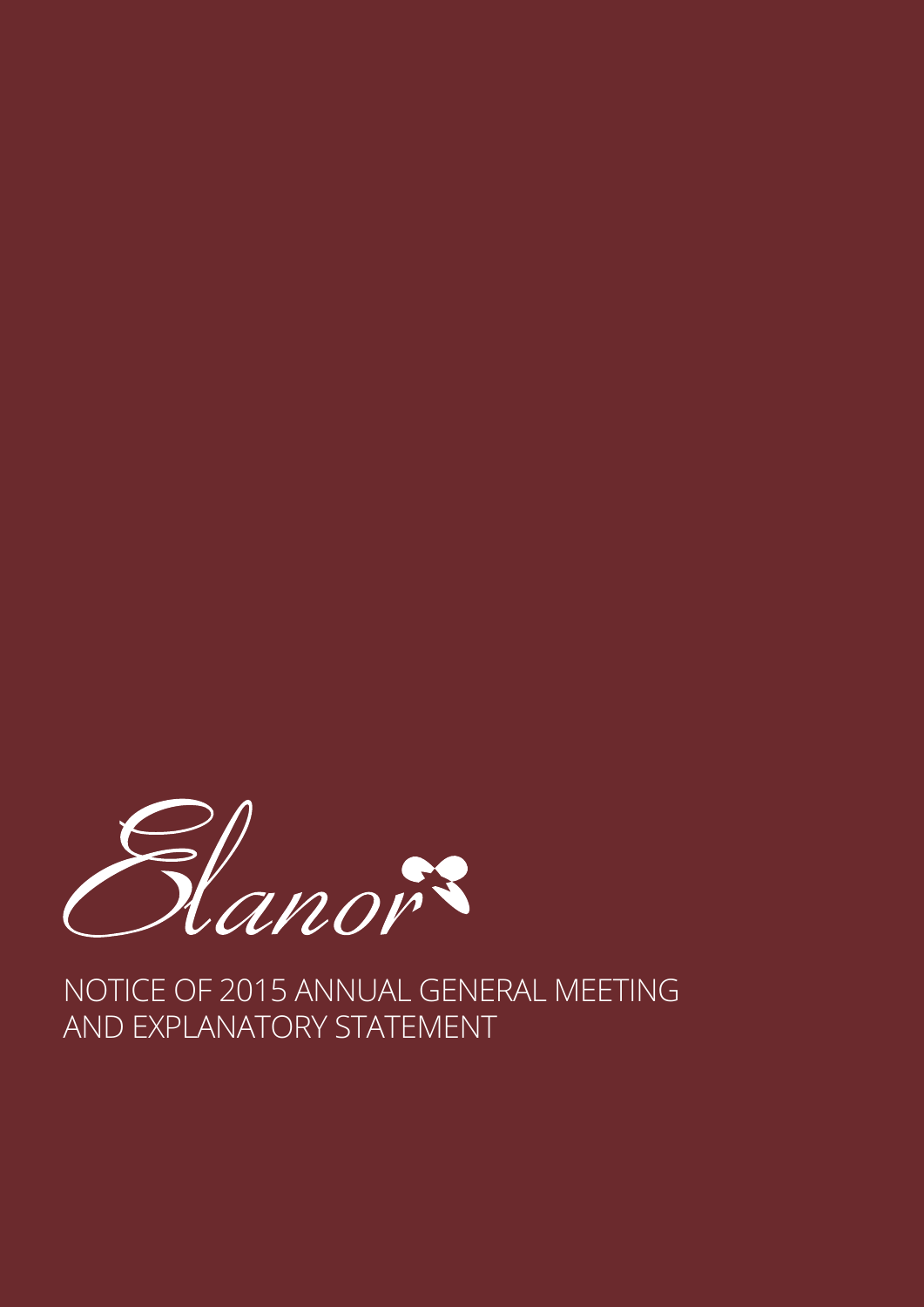

# Notice of Annual General Meeting

Notice is hereby given that the Annual General Meeting of shareholders of Elanor Investors Limited ("EIL" or "the Company") and unitholders of Elanor Investment Fund ("EIF"), (together "Elanor" or "the Group") will be held:

on Thursday 12 November 2015

at 10 am Sydney time

at Computershare Investor Services, Level 4, 60 Carrington Street, Sydney NSW 2000

for the purpose of transacting the following items of business set out below.

The attached Explanatory Statement is provided to supply shareholders and unitholders (together "Securityholders") with information to enable Securityholders to make an informed decision regarding the Resolutions set out in this Notice. The Explanatory Statement is to be read in conjunction with this Notice.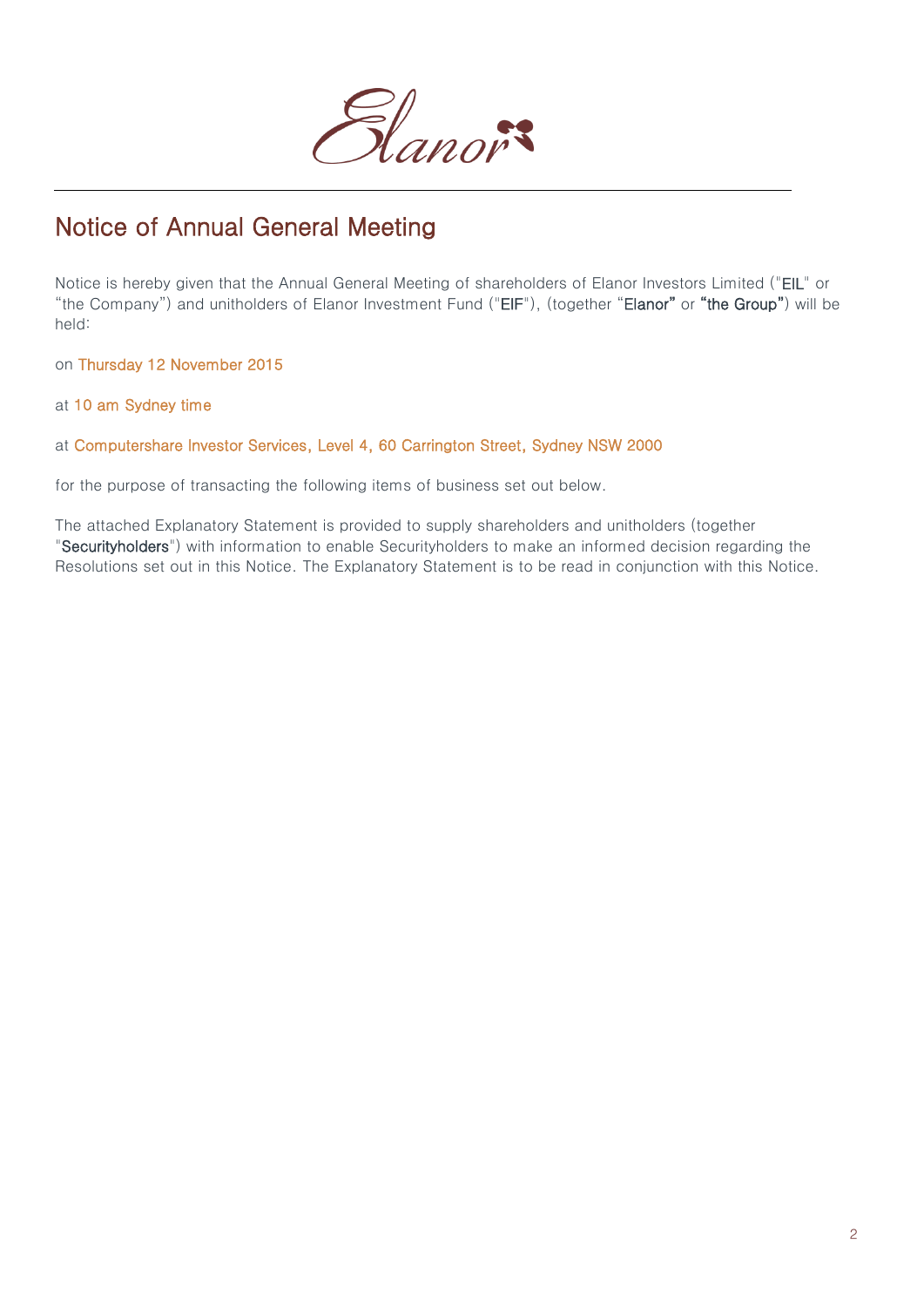

### Items of Business

#### 1. FINANCIAL STATEMENTS AND REPORTS

To receive and consider the annual statements and reports of the Group for the financial year ended 30 June 2015.

#### 2. ADOPTION OF THE REMUNERATION REPORT Resolution 1

To consider and, if thought fit, to pass, with or without amendment, the following resolution as a non-binding resolution of EIL:

"That, for the purpose of Section 250R(2) of the Corporations Act and for all other purposes, approval is given for the adoption of the remuneration report as contained in the Group's annual report for the financial year ended 30 June 2015."

Short explanation: EIL is required to put a resolution to adopt the remuneration report of the Group at each annual general meeting. This is an advisory resolution only and does not bind the Directors or EIL.

**Voting exclusion:** A voting exclusion applies to this resolution  $-\theta$  details are set out in the Explanatory Statement.

#### 3. RE-ELECTION OF EIL DIRECTOR – MR NIGEL AMPHERLAW Resolution 2

To consider and, if thought fit, to pass, with or without amendment, the following resolution as an ordinary resolution of EIL:

"That, for the purpose of the Constitution and for all other purposes, Mr Nigel Ampherlaw, a Director who retires by rotation, and being eligible, is re-elected as a Director of the Company."

Short explanation: Mr Nigel Ampherlaw is currently an independent non-executive Director and is presented for re-election in accordance with the rotation requirements of EIL's Constitution.

#### 4. APPROVAL OF ADDITIONAL PLACEMENT CAPACITY Resolution 3

To consider, if thought fit, to pass, with or without amendment, the following resolution as a special resolution of each of EIL and EIF:

"That, for the purposes of ASX Listing Rule 7.1A and for all other purposes, approval is given for the Group to issue Equity Securities up to 10% of the issued capital of the Group (at the time of issue) calculated in accordance with the formula prescribed in ASX Listing Rule 7.1A.2, to be issued on the terms and conditions set out in the Explanatory Statement accompanying this Notice."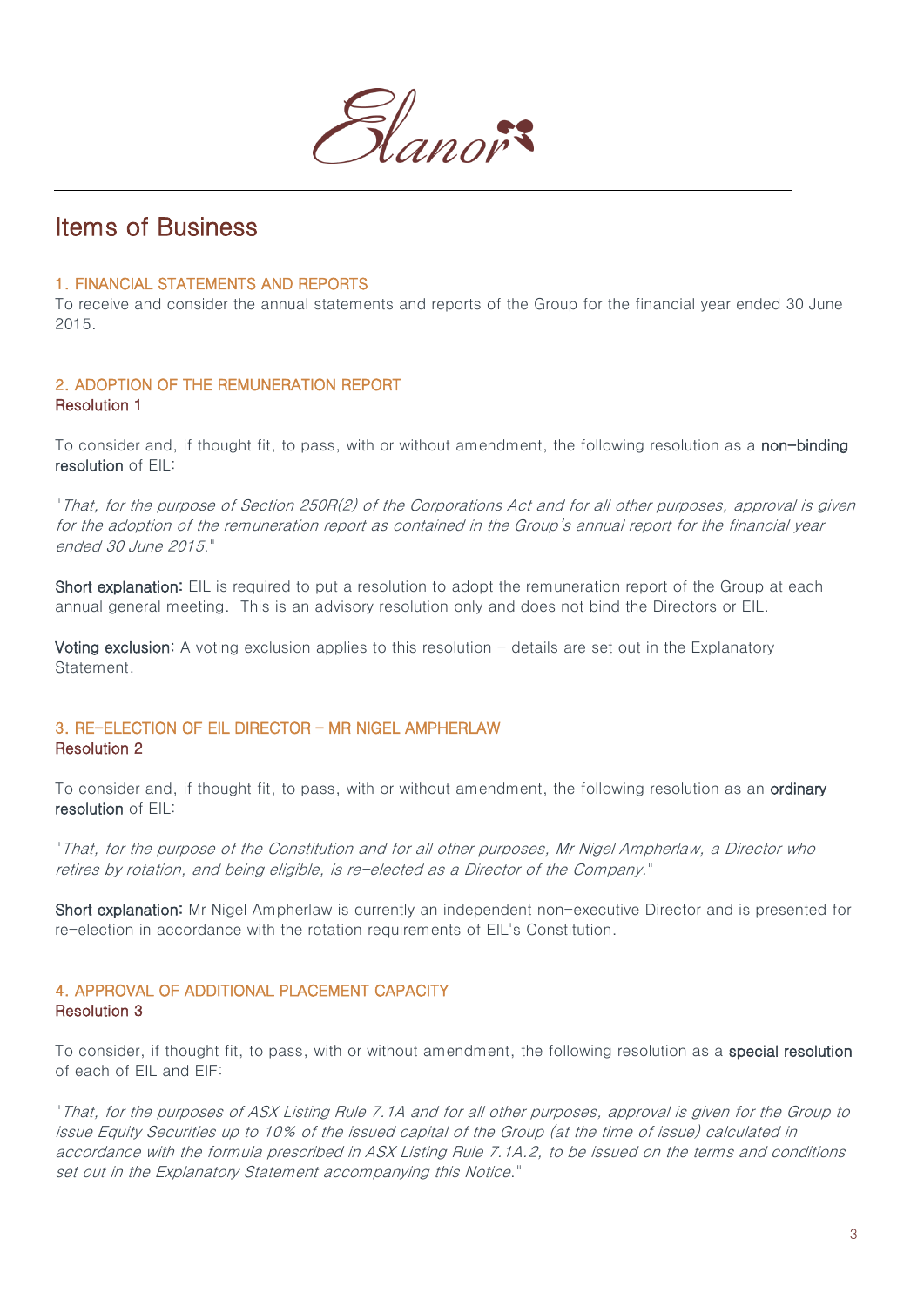

Short explanation: ASX Listing Rule 7.1A permits eligible entities to obtain Securityholder approval to issue an additional 10% of the entities' issued Equity Securities during a 12 month period. Securityholder approval must be given by a special resolution (at least 75% approval) at an annual general meeting.

Voting exclusion: A voting exclusion applies to this resolution  $-$  details are set out in the Explanatory Statement.

#### 5. ADOPTION OF THE ELANOR INVESTORS GROUP DEFERRED SHORT TERM INCENTIVE PLAN Resolution 4

To consider and, if thought fit, to pass the following as an **ordinary resolution** of each of EIL and EIF:

"That approval be given for adoption of the Elanor Investors Group Deferred Short Term Incentive Plan, and that any equity securities issued under the Elanor Investors Group Deferred Short Term Incentive Plan be approved as an exception to ASX Listing Rule 7.1 (Exception 9 of ASX Listing Rule 7.2), on the terms which are described in the Explanatory Statement, during the three years following the date of this meeting."

Short explanation: Elanor Investors Group plans to put in place a Deferred Short Term Incentive Plan in order to incentivise key staff. If approved, any equity securities issued under the Plan would not be counted towards the Group's capacity to issue securities under the applicable annual issue limit.

Voting exclusion: A voting exclusion applies to this resolution - details are set out in the Explanatory Statement.

#### 6. GRANT OF RESTRICTED SECURITIES TO THE MANAGING DIRECTOR AND CHIEF EXECUTIVE OFFICER Resolution 5

To consider and, if thought fit, to pass the following resolution as an **ordinary resolution** of each of EIL and EIF:

"That, for the purposes of ASX Listing Rule 10.14 and for all other purposes, approval be given for the issue of up to a maximum of 500,000 Restricted Securities to the Managing Director and Chief Executive Officer (in relation to the FY16 deferred STI award) under the Elanor Investors Group Short Term Incentive Plan, on the terms summarised in the Explanatory Statement."

Short explanation: Elanor Investors Group plans to issue Restricted Securities to incentivise the Managing Director and Chief Executive Officer on the terms summarised in the Explanatory Statement.

Voting exclusion: A voting exclusion applies to this resolution  $-$  details are set out in the Explanatory Statement.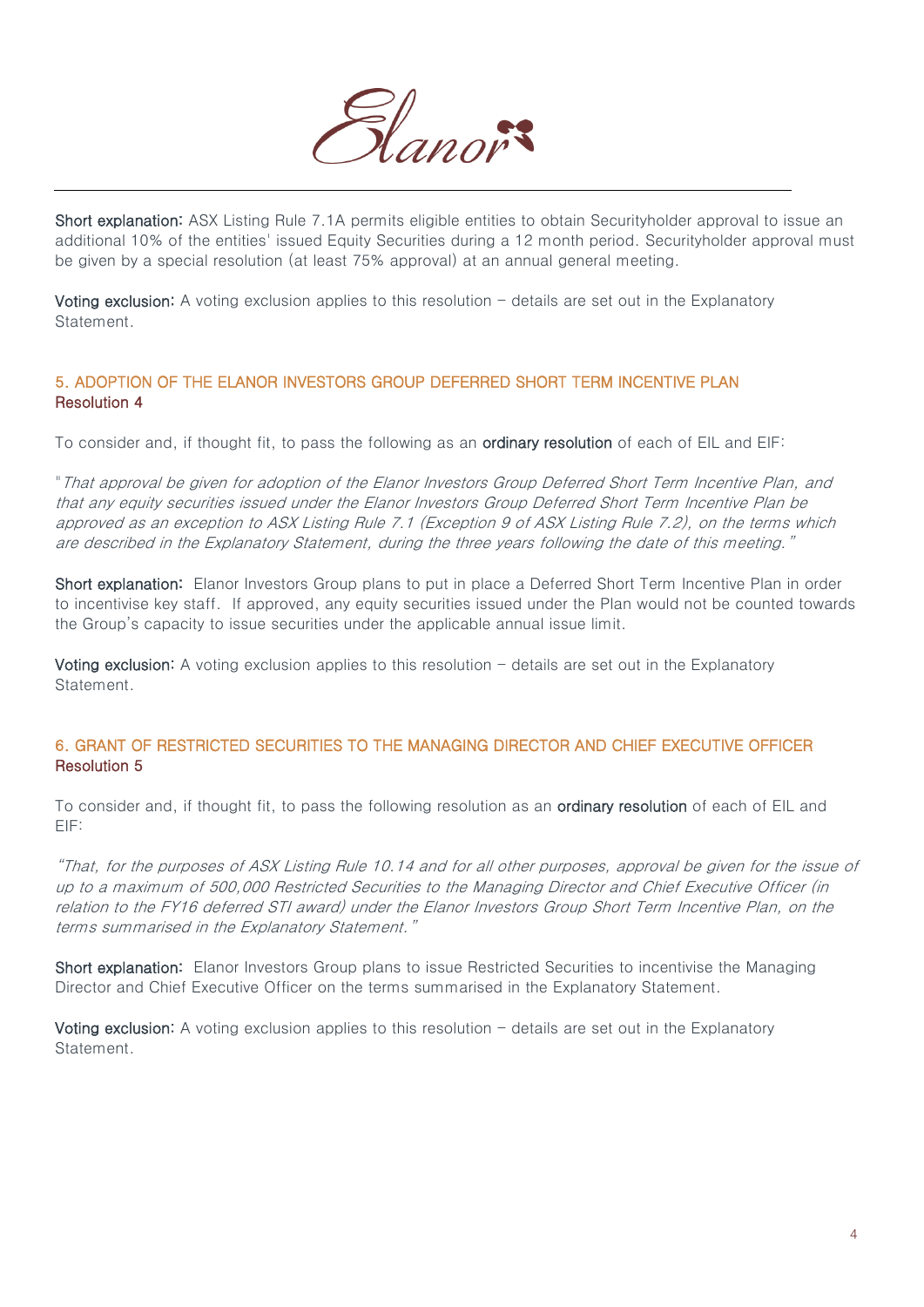

# How to Vote – Voting Notes

These Voting Notes should be read together with and form part of the Notice of Meeting.

#### SECURITYHOLDERS ELIGIBLE TO VOTE

In accordance with section 1074E(2)(g)(i) of the Corporations Act and regulation 7.11.37 of the Corporations Regulations, Elanor has determined that for the purposes of the meeting, all Securities will be taken to be held by the registered holders at 7pm Sydney time on 10 November 2015.

Accordingly, Security transfers registered after that time will be disregarded in determining entitlements to attend and vote at the meeting.

#### ADMISSION TO MEETING

If you will be attending the Annual General Meeting and you will not appoint a proxy, please bring your proxy form (if you still have one) to the meeting to help speed admission. Your proxy form contains identification details that can be scanned upon entry. You will be able to register from 9:00 am on the day of the meeting. If you do not bring your proxy form with you, you will still be able to attend and vote at the Annual General Meeting, but representatives from Computershare will need to verify your identity.

#### PROXIES

If you are eligible to vote but do not plan to attend the AGM, you are encouraged to complete and return a proxy form. You are entitled to appoint one or two proxies. Where two proxies are appointed, you may specify the number or proportion of votes that each may exercise, failing which each may exercise half of the votes.

A proxy need not be a Securityholder of Elanor. If you want to appoint one proxy, you can use the form provided. If you want to appoint two proxies, please follow the instructions on the proxy form. If you sign and return a proxy form and do not nominate a person to act as your proxy, the Chair will be appointed as your proxy by default.

Elanor's Constitutions provide that on a show of hands, every person present and entitled to vote has one vote. If you appoint a proxy who is also a Securityholder or is also a proxy for another Securityholder, your directions may not be effective on a show of hands. Your directions will however be effective if a poll is taken on the relevant resolution.

#### WHERE TO LODGE YOUR PROXY

You may lodge a proxy by following the instructions set out on the proxy form accompanying this Notice of Meeting. To be effective the proxy must be received by Computershare [\(www.computershare.com.au\)](http://www.computershare.com.au/) in accordance with the instructions on the proxy form at the postal address or fax number below, not later than 10 am Sydney time on 10 November 2015:

Computershare Investor Services Pty Limited, GPO Box 242, Melbourne VIC 3001 Australia

or to: fax 1800 783 447 if overseas to: +61 (3) 9473 2555.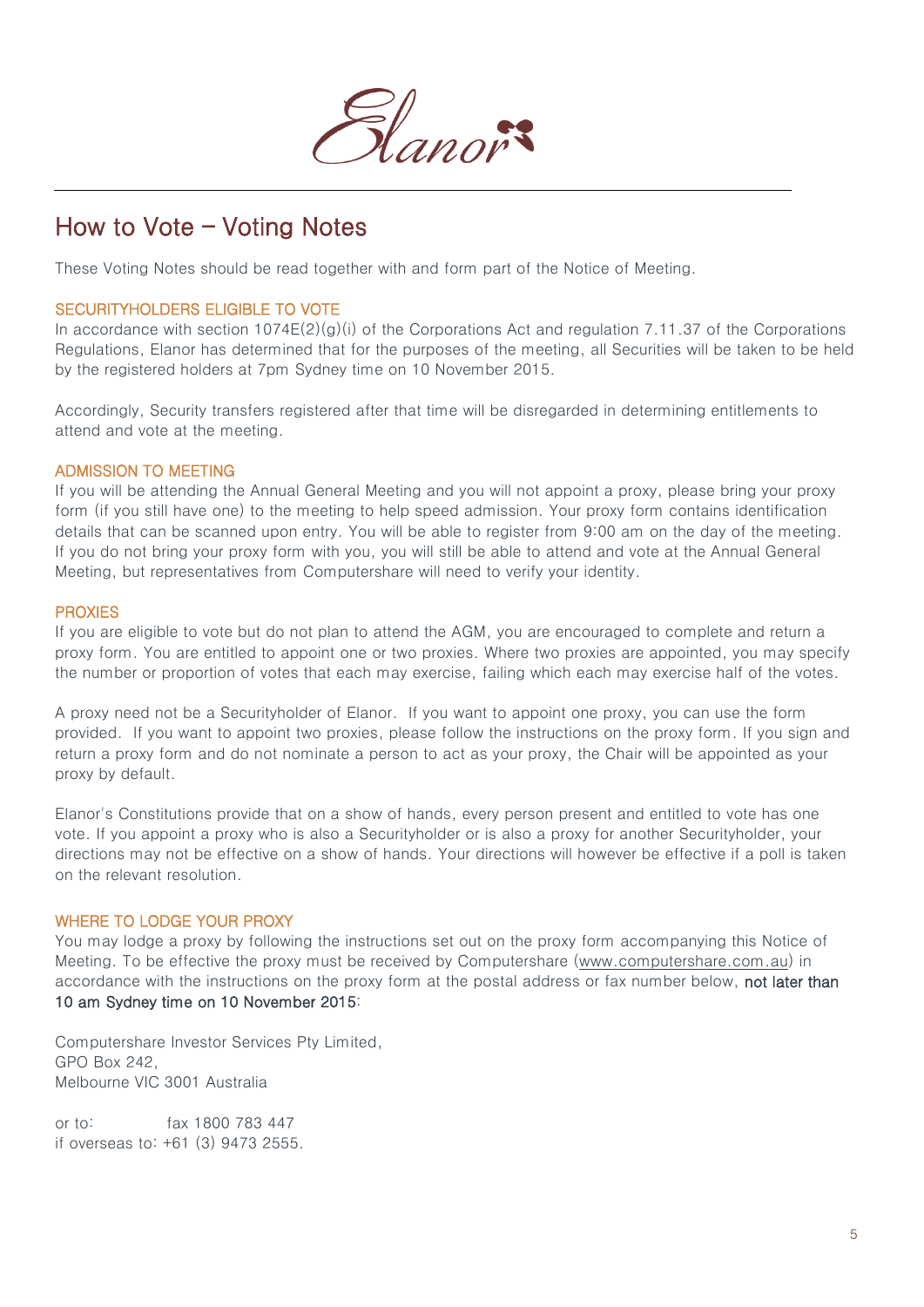

#### CORPORATE REPRESENTATIVES

A corporate Securityholder wishing to appoint a person to act as its representative at the AGM may do so by providing that person with:

- a letter, certificate or form authorising him or her as the corporate Securityholder's representative, executed in accordance with the corporate Securityholder's Constitution; or
- a copy of the Resolution appointing the representative, certified by a secretary or director of the corporate Securityholder.

A form may be obtained from the Computershare website at [www.investorcentre.com](http://www.investorcentre.com/) under the information tab "Downloadable Forms".

#### APPOINTMENT OF THE CHAIR OR OTHER KEY MANAGEMENT PERSONNEL AS YOUR PROXY

Due to the voting exclusions and requirements referred to in the Notice of Meeting, if you intend to appoint any Director or Key Management Personnel or their Closely Related Parties, other than the Chair, as your proxy, you should direct your proxy how to vote on Resolution 1 (Adoption of the Remuneration Report), Resolution 4 (Adoption of Short Term Incentive Plan), and Resolution 5 (Grant of Restricted Securities to Managing Director and CEO) by marking either "For", "Against" or "Abstain" on the proxy form for the relevant item of business.

If you do not direct such a proxy how to vote on those Resolutions, they will **not** be able to vote an undirected proxy and your vote will not be counted on those Resolutions. This does not apply to the Chair, who is able to vote undirected proxies on all Resolutions.

#### HOW THE CHAIR WILL VOTE UNDIRECTED PROXIES

The Chair intends to vote any undirected proxies in favour of all five Resolutions.

You should note that if you appoint the Chair as your proxy, or the Chair is appointed your proxy by default, you will be taken to authorise the Chair to exercise the proxy even if the Resolution is connected directly or indirectly with the remuneration of a member of the Key Management Personnel.

If you wish, you can appoint the Chair as your proxy and direct the Chair to cast your votes contrary to the above stated voting intention or to abstain from voting on a Resolution. Simply mark your voting directions on the proxy form before you return it.

#### VOTING EXCLUSIONS

Certain voting exclusions apply to Resolutions 1, 3, 4 and  $5 -$  details are set out in the Explanatory Statement.

By order of the Board

Symon Simmons Company Secretary Date: 1 October 2015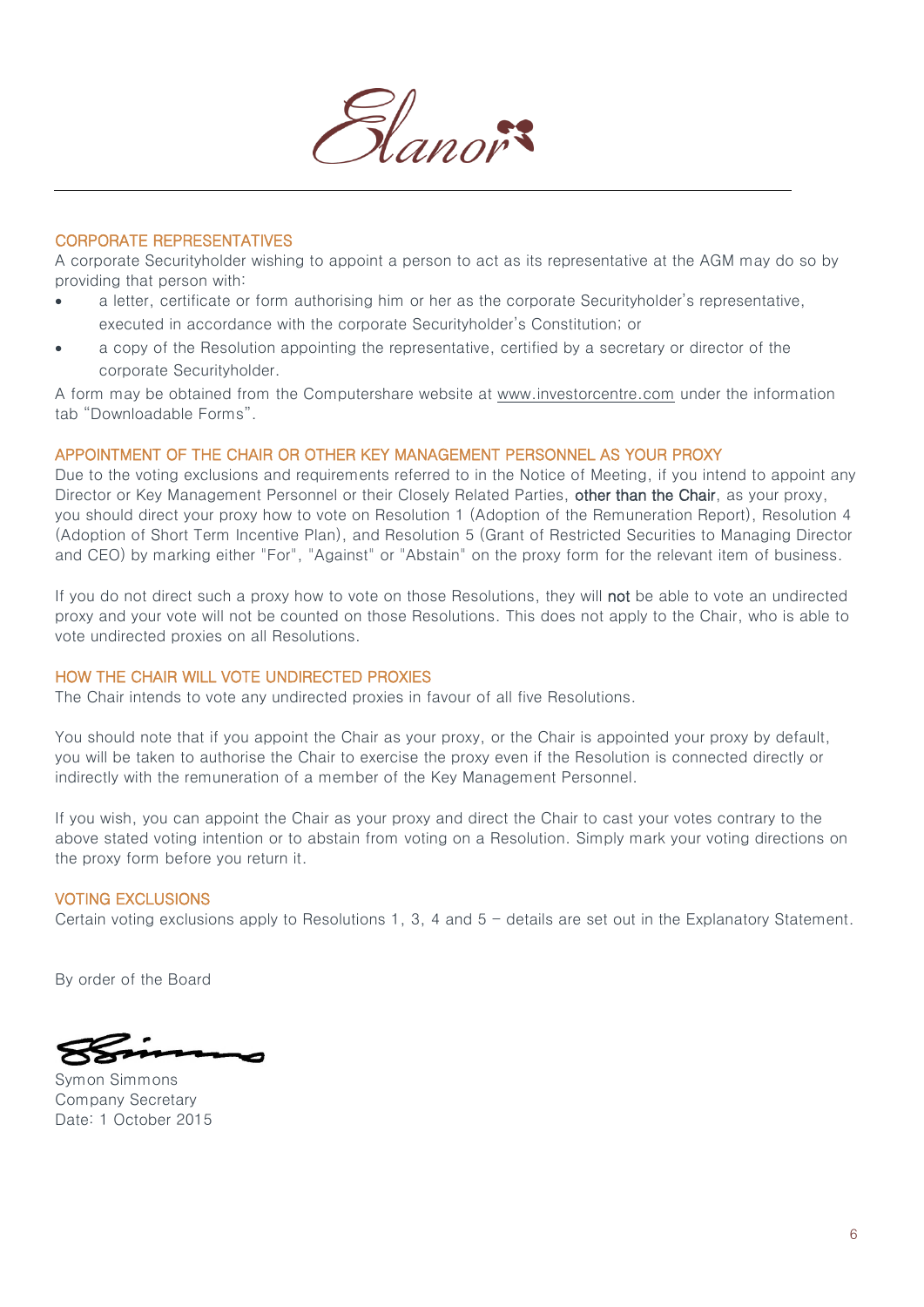

# Explanatory Statement to the Notice of Annual General Meeting

This Explanatory Statement is intended to provide Securityholders with sufficient information to assess the merits of the Resolutions contained in the Notice.

The Directors recommend that Securityholders read this Explanatory Statement in full before making any decision in relation to the Resolutions.

#### 1. FINANCIAL STATEMENTS AND REPORTS

The business of the Annual General Meeting will include receipt and consideration of the annual financial report of the Group for the financial year ended 30 June 2015.

The Group is not required to provide a hard copy of the Group's annual financial report to Securityholders unless a Securityholder has specifically elected to receive a printed copy.

Whilst the Group will not provide a hard copy of the Group's annual financial report unless specifically requested to do so, Securityholders may view the Group's annual financial report on its website at [http://www.elanorinvestors.com.](http://www.elanorinvestors.com/)

Securityholders will be offered the following opportunities to:

- (a) discuss the Annual Financial Report for the financial period ended 30 June 2015;
- (b) ask questions to, and make comments on, the management of the Group; and
- (c) ask the auditor Deloitte Touche Tohmatsu questions about the conduct of the audit and preparation and content of the auditor's report.

### 2. INFORMATION RELATING TO RESOLUTION 1

#### Adoption of the Remuneration Report

#### **General**

The Corporations Act requires that at a listed Group's Annual General Meeting, a resolution that the Remuneration Report be adopted must be put to the Securityholders. However, such a resolution is advisory only and does not bind the Directors or the Group.

The Remuneration Report sets out the Group's remuneration arrangements for the Directors and senior management of the Group. The Remuneration Report is part of the Directors' report contained in the annual financial report of the Group for the financial year ended 30 June 2015.

A reasonable opportunity will be provided for discussion of the Remuneration Report at the Annual General Meeting.

#### Voting Consequences

Under the Corporations Act, if 25% or more of votes that are cast are voted against the adoption of the Remuneration Report at two consecutive annual general meetings, Securityholders will be required to vote at the second of those annual general meetings on a resolution (a "spill resolution") that another general meeting be held within 90 days at which all of the Directors (other than the Managing Director) must go up for reelection.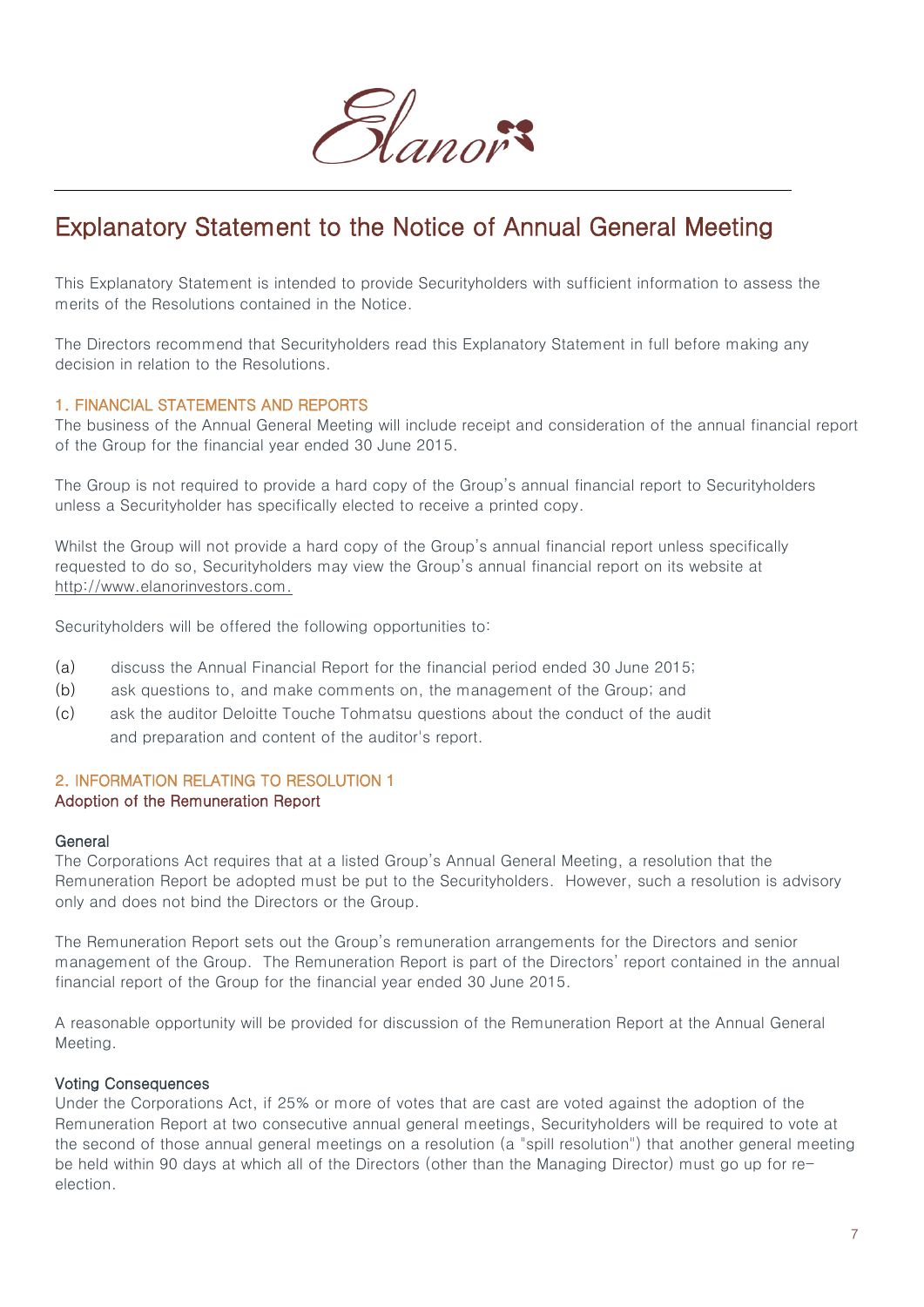

#### Proxy Restrictions

If you choose to appoint a proxy, you are encouraged to direct your proxy how to vote on Resolution 1 (Remuneration Report) by marking either "For", "Against" or "Abstain" on the Proxy Form for Resolution 1.

If you appoint a member of the Key Management Personnel whose remuneration details are included in the Remuneration Report (who is not the Chairman) or a closely related party of that member as your proxy, and you do not direct that person on how to vote on this Resolution 1, the proxy cannot exercise your vote and your vote will not be counted in relation to this Resolution 1.

The Chairman intends to vote all undirected proxies in favour of Resolution 1. If the Chairman of the Meeting is appointed as your proxy and you have not specified the way the Chairman is to vote on Resolution 1, by signing and returning the proxy form you are giving express authorisation for the Chairman to vote the proxy in accordance with the Chairman's intention.

Key Management Personnel of the Group are the Directors and those other persons having authority and responsibility for planning, directing and controlling the activities of the Group, directly or indirectly. The Remuneration Report identifies the Group's key management personnel for the financial year to 30 June 2015. Their closely related parties are defined in the Corporations Act, and include certain of their family members, dependents and companies they control.

Further details are set out in the Explanatory Statement.

#### Voting Exclusion

A vote in respect of Resolution 1 must not be cast (in any capacity) by or on behalf of any of the following persons (the "voter"):

- (a) a member of the Key Management Personnel, details of whose remuneration are included in the Remuneration Report; or
- (b) a Closely Related Party of such a member.

However, the voter may cast a vote on Resolution 1 as a proxy if the vote is not cast on behalf of a person described in paragraphs (a) or (b) and either:

- (c) the voter is appointed as a proxy by writing that specifies the way the proxy is to vote on Resolution 1; or
- (d) the voter is the chair of the meeting and has been appointed as a proxy (expressly or by default) without being directed how to vote on the Resolution.

#### 3. INFORMATION RELATING TO RESOLUTION 2 Re-election of EIL Director – Mr. Nigel Ampherlaw

#### General

Rule 22 of the Elanor Constitution requires that, while the Group is listed, at least one of the Directors (except the Managing Director) must retire at each annual general meeting. No Director (except a Managing Director) shall hold office for a period in excess of three years, or until the third annual general meeting following his or her appointment, whichever is the longer, without submitting himself or herself for re-election.

Mr Nigel Ampherlaw is an independent non-executive Director of the Group. He was elected on 13 June 2014 and retires in accordance with these provisions and, being eligible, offers himself for re-election as a Director.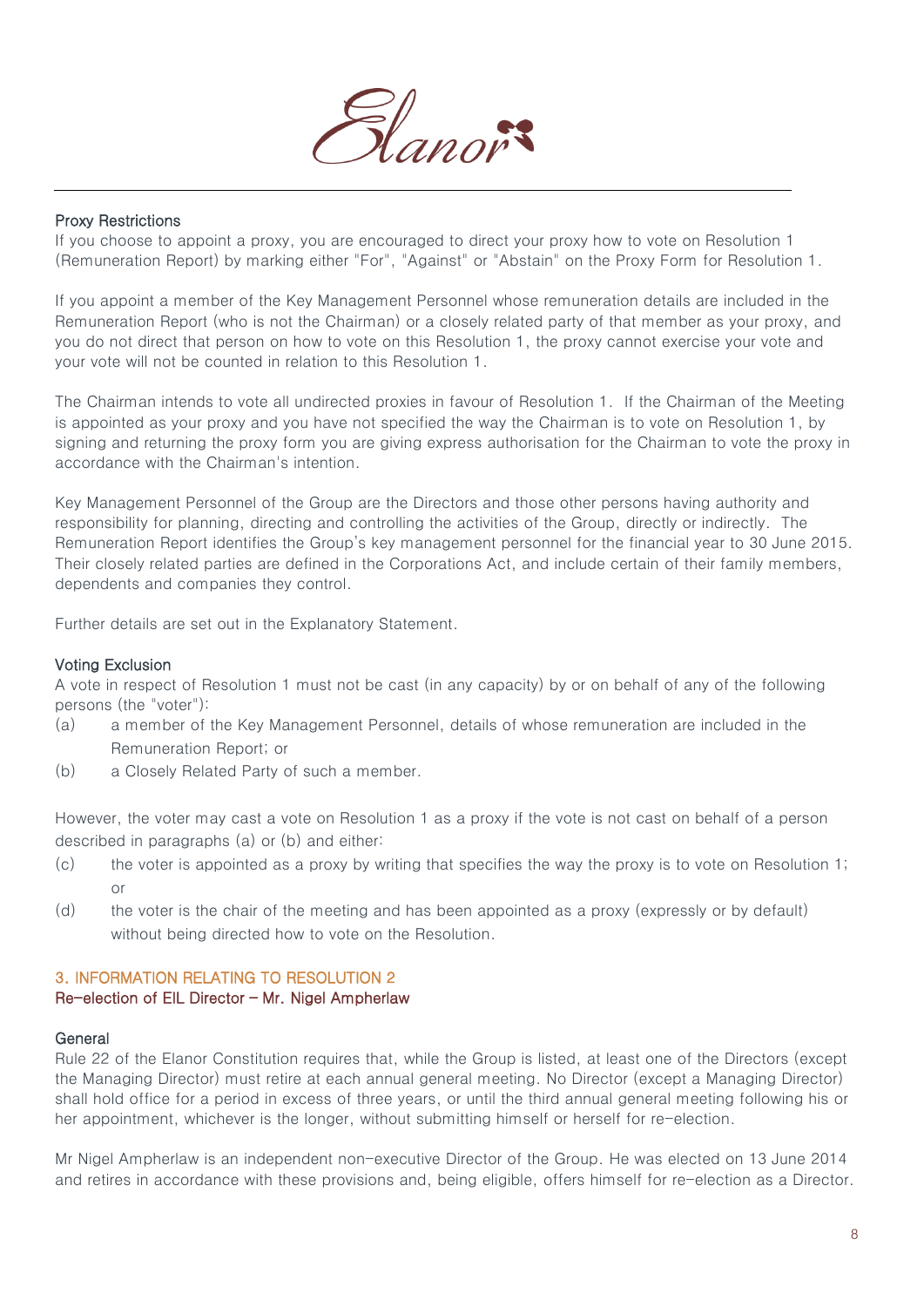

Details of the qualifications and expertise of Mr Ampherlaw are set out in the 2015 Annual Report of the Group.

The Board (other than Mr Ampherlaw) recommends the re-election of Mr Ampherlaw as a Director.

#### 4. INFORMATION RELATING TO RESOLUTION 3 Approval of additional placement capacity

#### **General**

ASX Listing Rule 7.1 permits entities to issue 15% of its issued capital without Securityholder approval in a 12 month period, subject to a number of exceptions.

ASX Listing Rule 7.1A permits eligible entities, which have obtained Securityholder approval by special resolution, to issue Equity Securities up to an additional 10% of its issued capital by placements over a 12 month period after the annual general meeting ("Additional Placement Capacity").

The Group seeks Securityholder approval under this Resolution to be able to issue Equity Securities under the Additional Placement Capacity. The exact number of Equity Securities to be issued is not fixed and will be determined in accordance the formula prescribed in ASX Listing Rule 7.1A.2 (set out below).

#### Requirements of ASX Listing Rule 7.1A

- (a) Eligible entities: An eligible entity for the purposes of ASX Listing Rule 7.1A is an entity that is not included in the S&P/ASX 300 Index and has a market capitalisation of \$300 million or less. The Group is an eligible entity.
- (b) Securityholder approval: Securityholders must approve the Additional Placement Capacity by special resolution at the annual general meeting. A resolution under ASX Listing Rule 7.1A cannot be put at any other Securityholder meeting.
- (c) Equity Securities: Securities issued under the Additional Placement Capacity must be in the same class as an existing class of Securities of the Group that are quoted on ASX. As at the date of this Notice, the Securities that are quoted on ASX are fully paid ordinary shares stapled with fully paid units.
- (d) Formula for calculating number of Equity Securities that may be issued under the Additional Placement Capacity.

If this Resolution is passed, the Group may issue or agree to issue, during the 12 month period after this Meeting, the number of Equity Securities calculated in accordance with the following formula: (A x D)-E

| $\overline{A}$ | The number of Securities on issue 12 months before the date of issue or agreement:                              |  |
|----------------|-----------------------------------------------------------------------------------------------------------------|--|
|                | plus the number of fully paid Securities issued in the 12 months under an exception in ASX<br>Listing Rule 7.2; |  |
|                | plus the number of partly paid securities that became fully paid in the 12 months, if any;<br>$\bullet$         |  |
|                | plus the number of fully paid securities issued in the 12 months with the approval of                           |  |
|                | Securityholders under ASX Listing Rules 7.1 or 7.4;                                                             |  |
|                | less the number of fully paid Securities cancelled in the 12 months, if any.<br>$\bullet$                       |  |
| D              | 10%                                                                                                             |  |
| E              | The number of Equity Securities issued or agreed to be issued under ASX Listing Rule 7.1A.2 in the              |  |
|                | 12 months before the date of issue or agreement to issue that are not issued with the approval of               |  |
|                | Securityholders under ASX Listing Rules 7.1 or 7.4.                                                             |  |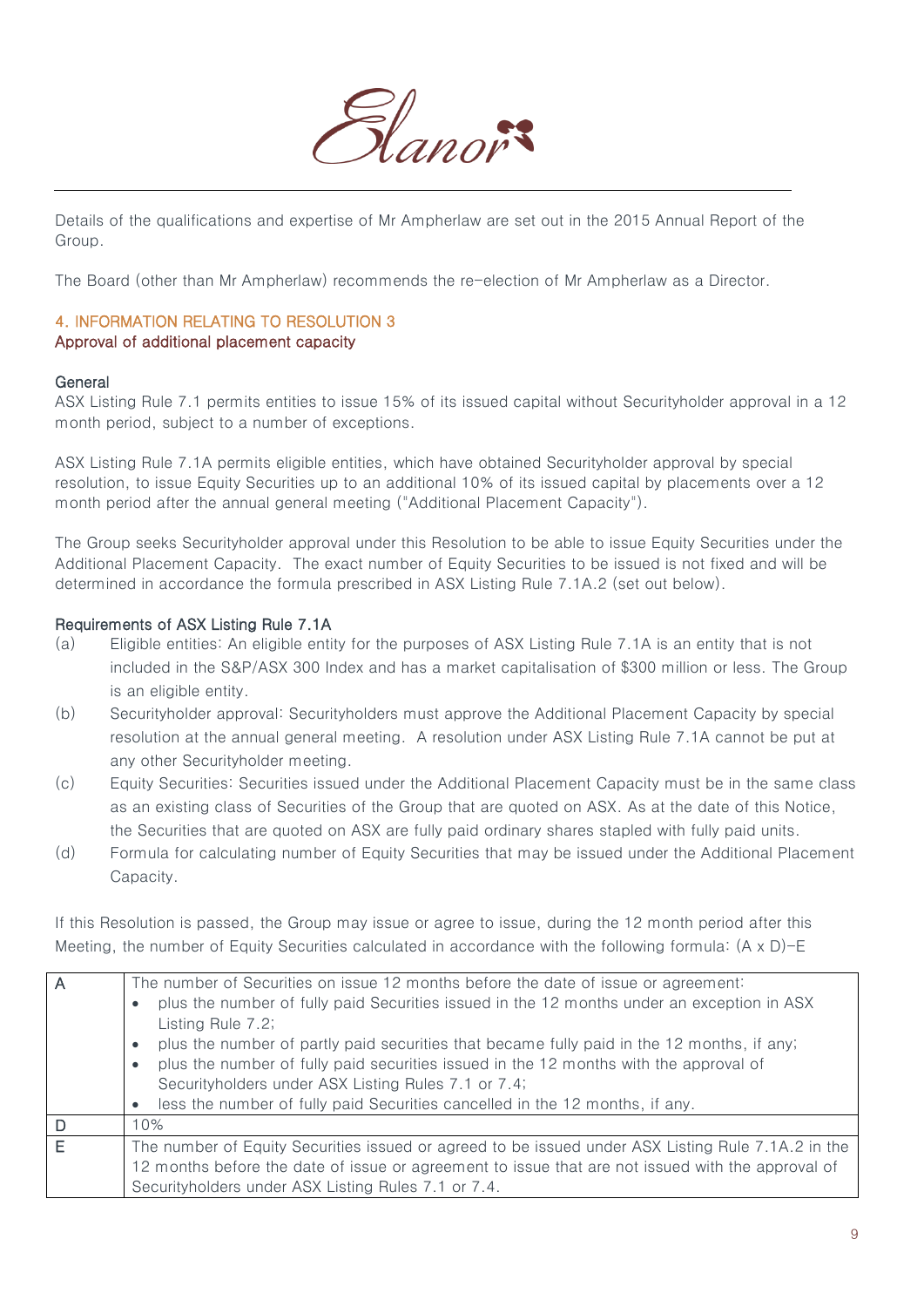

Note: no Securities were partly paid and no Securities have been cancelled.

- (e) Interaction between ASX Listing Rules 7.1 and 7.1A: The Group has 70,644,752 Securities on issue as at the date of this Notice. If this Resolution is passed, the Group will then be permitted to issue:
	- 7,064,475 Equity Securities under ASX Listing Rule 7.1A; and
	- 10,596,712 Securities under ASX Listing Rule 7.1 (after 3 December 2015)

The actual number of Securities that the Group will be permitted to issue under ASX Listing Rule 7.1A will be calculated at the date of issue or agreement to issue the Securities in accordance with the formula prescribed in ASX Listing Rule 7.1A.2 (as set out above).

The effect of this Resolution will be to allow the Group to issue securities under ASX Listing Rule 7.1A without using the Group's placement capacity under ASX Listing Rule 7.1.

#### Information for Securityholders as required by ASX Listing Rule 7.3A

- (a) Minimum price: The issue price of the new Equity Securities will be no lower than 75% of the volume weighted average price (VWAP) for securities in the relevant quoted class calculated over the 15 trading days on which trades in that class were recorded immediately before:
	- the date on which the price of the Equity Securities are to be issued is agreed; or
	- if the Equity Securities are not issued within 5 trading days of the date above, the date on which the Equity Securities are issued.
- (b) Risk of economic and voting dilution: If this Resolution is passed and the Group issues Securities under the Additional Placement Facility, existing Securityholders' voting power in the Group will be diluted. There is a risk that:
	- the market price for the Group's existing Securities may be lower or significantly lower on the date of issue of the new Securities than on the date of the Meeting; and
	- the new Securities may be issued at a price that is at a discount to the market price of the Group's existing Securities on the issue date or the new Securities may be issued as part of the consideration for the acquisition of a new asset, which may have an effect on the amount of funds raised by the issue of the new Securities.

The table below shows the dilution of existing Securityholders on the basis of the current market price of Securities and the current number of Securities for variable "A" calculated in accordance with the formula in ASX Listing Rule 7.1A.2 as at the date of this Notice. The hypothetical table also illustrates:

- two examples where variable "A" has increased by 50% and 100%. Variable "A" is based on the number of Securities the Group has on issue. The number of Securities may increase as a result of issues of Securities that do not require Securityholder approval (for example a prorata entitlement issue) or future placements under ASX Listing Rule 7.1 that are approved by Securityholders in the future;
- two examples of where the issue price of Equity Securities has decreased by 50% and increased by 100% as against the current market price.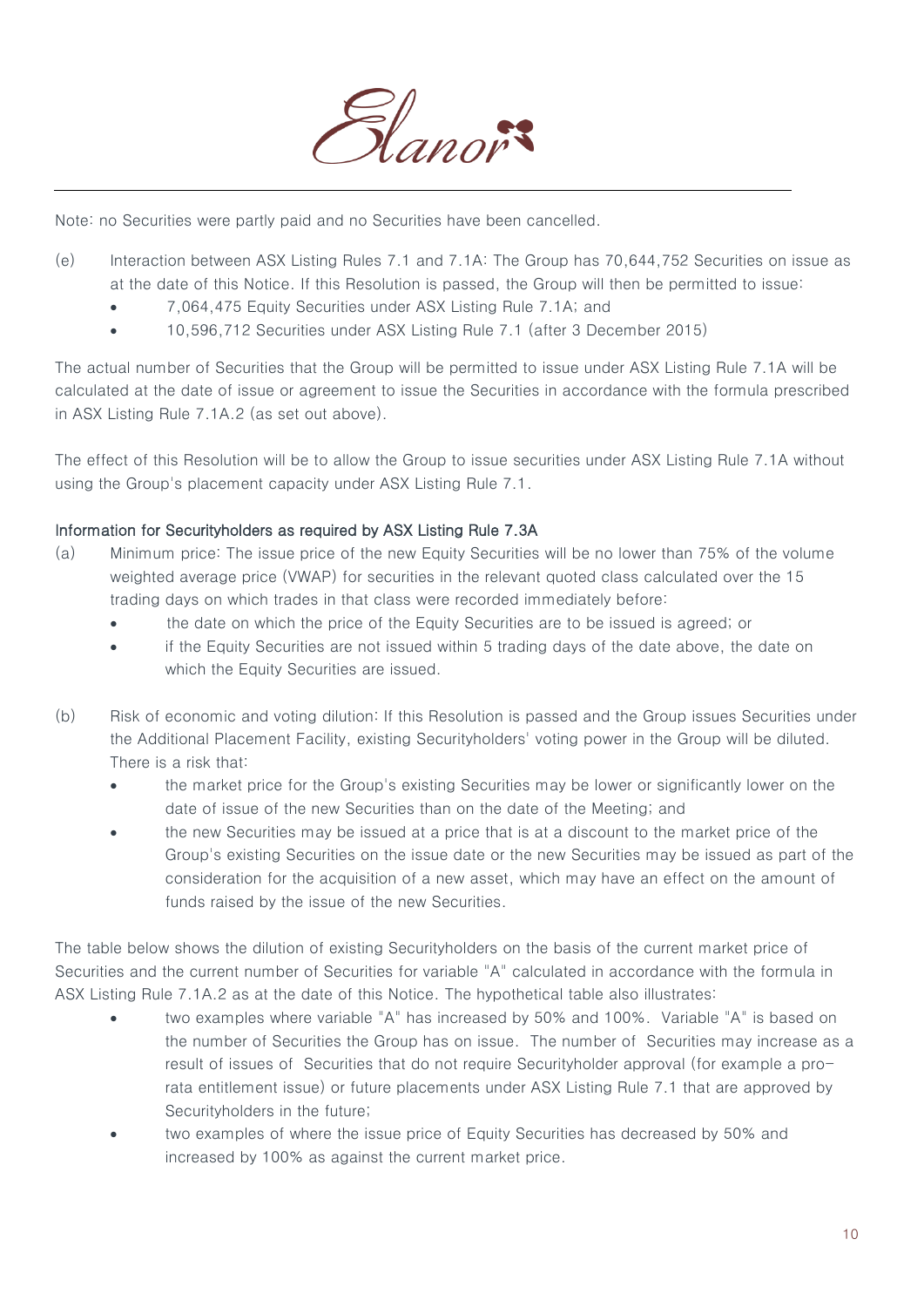

|                                            |                                  | <b>Dilution</b>                 |                                 |                                 |
|--------------------------------------------|----------------------------------|---------------------------------|---------------------------------|---------------------------------|
| Variable 'A' in ASX<br>Listing Rule 7.1A.2 |                                  | 85 cents                        | \$1.70                          | \$3.40                          |
|                                            |                                  | 50% decrease<br>in Issue Price  | <b>Issue Price</b>              | 100% increase<br>in Issue Price |
| <b>Current Variable A</b>                  | 10%<br>Voting<br><b>Dilution</b> | 7,064,475<br><b>Securities</b>  | 7,064,475<br><b>Securities</b>  | 7,064,475<br><b>Securities</b>  |
| 70,644,752<br><b>Securities</b>            | Funds<br>raised                  | \$6,004,803                     | \$12,009,607                    | \$24,019,214                    |
| 50% increase in<br>current Variable A      | 10%<br>Voting<br><b>Dilution</b> | 10,596,712<br><b>Securities</b> | 10,596,712<br><b>Securities</b> | 10,596,712<br><b>Securities</b> |
| 105,967,128<br><b>Securities</b>           | Funds<br>raised                  | \$9,007,205                     | \$18,014,411                    | \$36,028,823                    |
| 100% increase in<br>current Variable A     | 10%<br>Voting<br><b>Dilution</b> | 14,128,950<br><b>Securities</b> | 14,128,950<br><b>Securities</b> | 14,128,950<br><b>Securities</b> |
| 141,289,504<br><b>Securities</b>           | Funds<br>raised                  | \$12,009,607                    | \$24,019,215                    | \$48,038,431                    |

This table has been prepared on the following assumptions:

- The Group issues the maximum number of Securities available under the Additional Placement Capacity;
- The 10% voting dilution reflects the aggregate percentage dilution against the issued share capital at the time of issue. This is why the voting dilution is shown in each example as 10%;
- The table does not show an example of dilution that may be caused to a particular Securityholder by reason of placements under the Additional Placement Capacity, based on that Securityholder's holding at the date of the Meeting;
- The table shows only the effect of issues of Securities under ASX Listing Rule 7.1A, not under the 15% placement capacity under ASX Listing Rule 7.1. The Group's ability to issue securities under ASX Listing Rule 7.1A is in addition to its ability to issue securities under ASX Listing Rule 7.1;
- The issue of Equity Securities under the Additional Placement Capacity consists only of Securities. If the issue of Equity Securities includes quoted Options, it is assumed that those Options are exercised into Securities for the purpose of calculating the voting dilution effect on existing Securityholders; and
- The issue price is \$1.70, being the closing price of the Securities on ASX on 23 September 2015.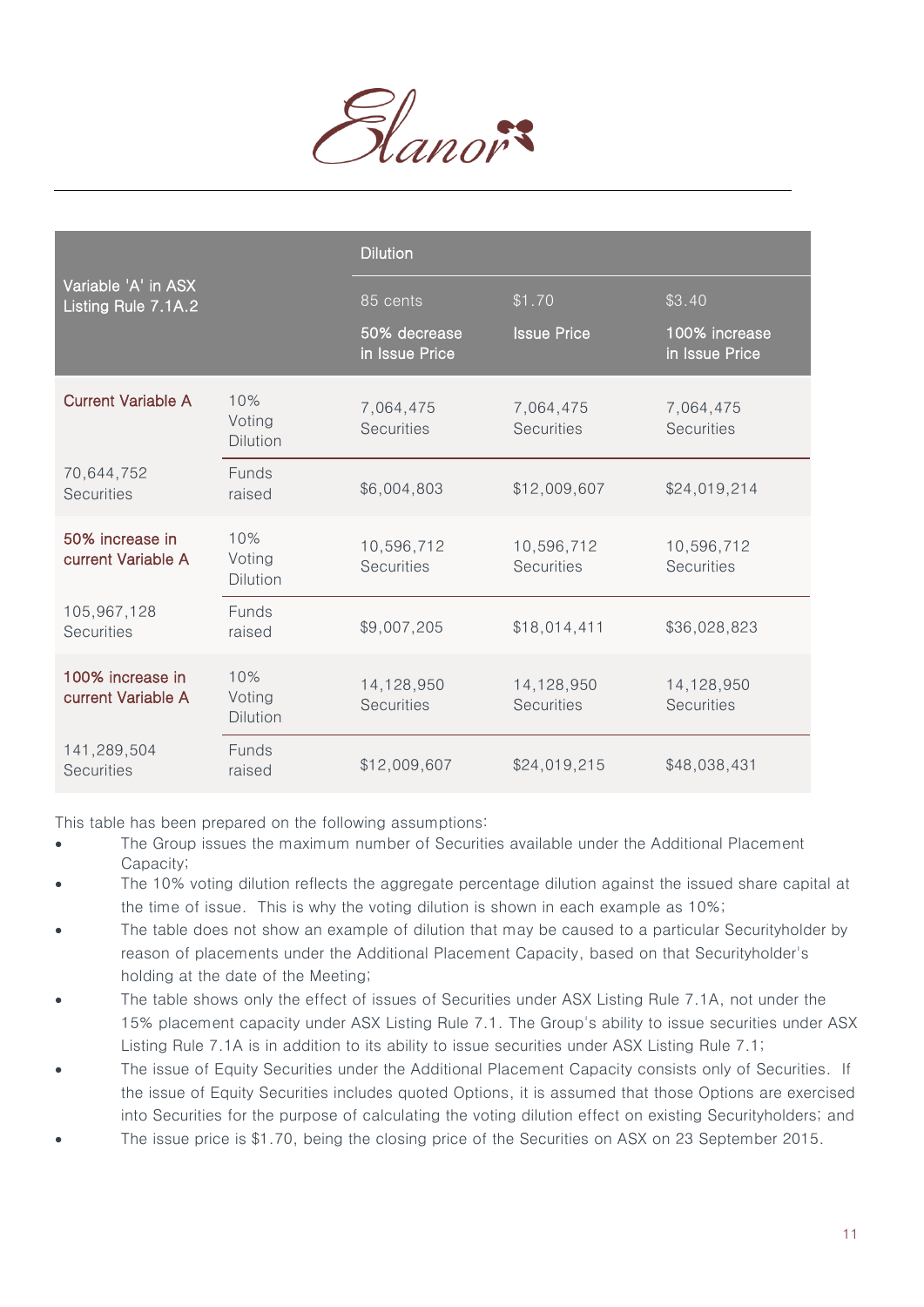

- (c) Placement Period: Securityholder approval of the Additional Placement Capacity under ASX Listing Rule 7.1A is valid from 12 November 2015 (the date of this Meeting) and expires on the earlier of:
	- 12 November 2016, which is 12 months after this AGM; or
	- the date that Securityholders approve a transaction under ASX Listing Rule 11.1.2 (significant change to nature or scale of activities) or ASX Listing Rule 11.2 (disposal of the main undertaking),

or such longer period as allowed by ASX (the "Placement Period").

The Group will only issue and allot new securities during the Placement Period. The approval will cease to be valid in the event that Securityholders' approve a transaction under ASX Listing Rules 11.1.2 or 11.2.

- (d) Purposes for which the new Equity Securities may be issued: The Group may seek to issue new Equity Securities for the following purposes:
	- cash consideration to raise funds for the acquisition of new assets or investments (including the expenses associated such acquisition), continued expenditure on the Group's current assets and for general working capital; or
	- non-cash consideration for acquisition of new assets and investments or for the payment of goods or services provided to the Group. In such circumstances the Group will provide a valuation of the non-cash consideration as required by ASX Listing Rule 7.1A.3.
- (e) Allocation Policy: The Group's allocation policy for the issue of new Securities under the Additional Placement Capacity will depend on the market conditions existing at the time of the proposed issue. The allottees will be determined at the relevant time having regard to factors such as:
	- the methods of raising funds that are available to the Group, including but not limited to, a placement or a rights issue;
	- the effect of the issue of new Securities on the control of the Group;
	- the financial situation and solvency of the Group;
	- advice from corporate, financial and broking advisers (as relevant).

As at the date of this Notice the potential allottees are not known and there is no current intention to issue any new Securities under the Additional Placement Capacity but the Group wishes to maintain maximum flexibility. Potential allottees could include existing substantial Securityholders and/or new Securityholders. No allottee under the Additional Placement Capacity will be a related party or associate of a related party. Existing Securityholders may or may not be entitled to subscribe for any Equity Securities issued under the Additional Placement Capacity and it is possible that their Securityholding will be diluted.

If the Additional Placement Capacity is used to acquire new assets or investments then it is likely that the allottees will be the vendors of the new assets. The Group will comply with the disclosure obligations under ASX Listing Rules 7.1A(4) and 3.10.5A on the issue of any new Securities.

- (f) Details of Equity Securities issued in the 12 months preceding the date of Meeting Pursuant to Listing Rule 7.3A.6 the following information is provided to Securityholders:
	- The total number of Equity Securities issued in the 12 months before this Meeting (that is, since 11 July 2014) is 9,844,752,
	- details for the issue of Equity Securities issued during the 12 months preceding the date of the Meeting are: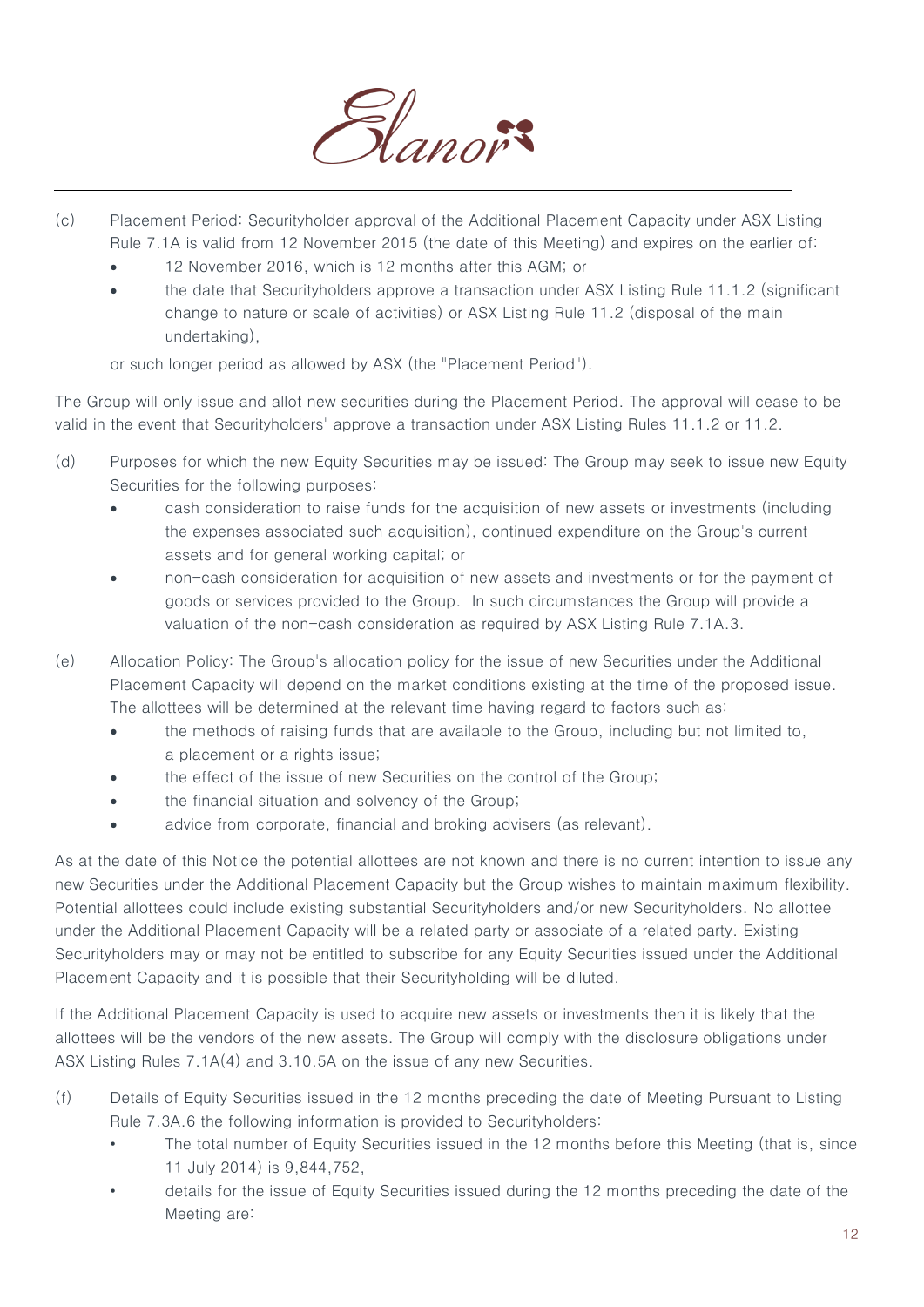

| Date of issue:                      | (a) 3 December 2014                     | (b) 30 December 2014                                                        |
|-------------------------------------|-----------------------------------------|-----------------------------------------------------------------------------|
| <b>Number of Equity Securities:</b> | (a) 9,120,000                           | (b) 724,752                                                                 |
| <b>Class of Equity Securities</b>   | (a) and $(b)$ - fully paid Securities   |                                                                             |
| issued and summary of               |                                         |                                                                             |
| terms of that class:                |                                         |                                                                             |
| Names of persons or                 |                                         | (a) sophisticated, professional and other investors exempt from disclosure  |
| basis on which allottees            |                                         | requirements under Chapter 6D of the Corporations Act                       |
| were determined:                    |                                         | (b) Securityholders under a Securityholder Purchase Plan                    |
| Price:                              | (a) and (b) – both $$1.38$ per Security |                                                                             |
| Discount to market price            | (a) 8%                                  | (b) 8%                                                                      |
| on the date of issue:               |                                         |                                                                             |
| Total cash consideration:           | (a) \$12,585,600                        | (b) $$1,000,158$                                                            |
| Amount of cash spent and            |                                         | (a) and (b) – to fund investment in the Bell City Syndicates and to provide |
| use of cash and intending           | working capital.                        |                                                                             |
| use of remaining cash:              |                                         |                                                                             |

#### Voting Exclusion

EIL and EIF will disregard any votes cast on this Resolution 3 by a person who may participate in the proposed issue and a person who might obtain a benefit, except a benefit solely in the capacity of a Securityholder, if the Resolution is passed and any associates of those persons. However, the Group need not disregard a vote cast on this Resolution if:

- (a) it is cast by a person as proxy for a person who is entitled to vote, in accordance with the directions on the proxy form; or
- (b) it is cast by the person chairing the meeting as proxy for a person who is entitled to vote, in accordance with a direction on the proxy form to vote as the proxy decides.

#### 5. INFORMATION RELATING TO RESOLUTION 4

#### Adoption of Elanor Investors Group Deferred Short Term Incentive Plan

#### **Background**

The Group currently operates a cash-based short-term incentive (STI) plan, structured as a profit share scheme for eligible participants, including the Managing Director and Chief Executive Officer.

The Group is proposing to adopt the new Elanor Investors Group Deferred Short Term Incentive Plan (the Plan), under which a portion of the annual profit share payable to each participant will be delivered as equity, in the form of Restricted Securities that vest based on pre-determined vesting conditions over the relevant vesting period (for the initial grant, vesting will be subject to continued employment over a two year vesting/deferral period). The Group's intention is for the Plan to be operated for the first time in respect of the FY16 STI plan, so that 50% of STI awards earned for FY16 can be delivered in Restricted Securities.

Details on the Plan can be found below under "Key terms of the Plan".

The primary objectives of the Plan are to:

- assist in the attraction, retention and motivation of key individuals;
- reward KMP and other participating individuals for strong annual profit results; and
- align the interests of participating individuals with those of Securityholders by building their equity holding in the Group and providing the ability to share in future growth in value.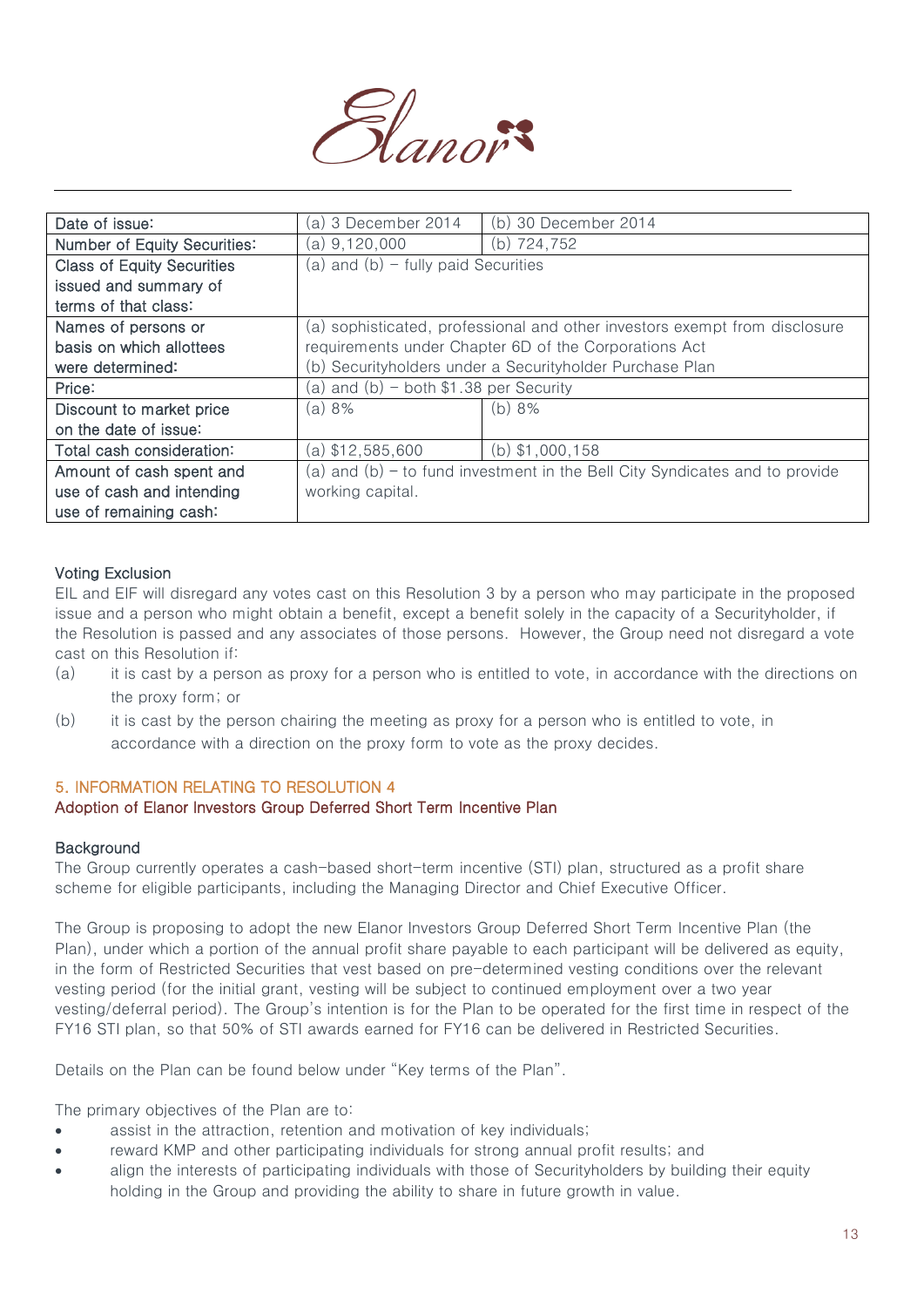

#### Why is Securityholder approval being sought?

ASX Listing Rule 7.1 provides that an ASX listed entity must not issue equity securities that total more than 15% of its fully paid ordinary Securities in a 12 month period without Securityholder approval. Subject to passing Resolution 3, the annual issue limit for Elanor Investors Group has however, been increased by 10% of the Group's fully paid ordinary securities under ASX Listing Rule 7.1A.

Under ASX Listing Rule 7.2, Securityholders may approve the issue of equity securities under an employee incentive scheme as an exception to ASX Listing Rules 7.1 and 7.1A. If such approval is obtained, any Restricted Securities granted under the Plan would not be counted towards the Group's capacity to issue securities under the applicable annual issue limit.

This approval continues for three years, at which time it must be renewed, or it will expire. In the absence of such an approval, issues of securities under the Plan may still be made, but must fall within the applicable annual issue limit at the time of issue.

While the Board does not necessarily intend to issue securities under the Plan, Securityholder approval will provide the Board with the flexibility to determine whether purchases on-market or newly issued securities are more appropriate at a particular time.

In the Board's opinion, the Resolution will assist the Group in managing its capital requirements efficiently by ensuring that the Group's annual issue limit is not diminished by issues under the Plan and capacity is available for capital management initiatives and acquisitions, if necessary and appropriate.

#### Key terms of the Plan

A summary of the key terms of the Plan are set out below.

| Term                            | Detail                                                                                                                                                                                                                                                                                                                                                        |
|---------------------------------|---------------------------------------------------------------------------------------------------------------------------------------------------------------------------------------------------------------------------------------------------------------------------------------------------------------------------------------------------------------|
| <b>Purpose</b>                  | The Plan will operate to allow the Board to grant equity awards in the form of<br>Restricted Securities as part of delivering the deferred short term incentive<br>component of remuneration, as determined by the Board from time to time.                                                                                                                   |
| Restricted<br><b>Securities</b> | Each Restricted Security is a security in the Group that is subject to trading<br>restrictions and applicable vesting conditions at the time of allocation.                                                                                                                                                                                                   |
|                                 | A Security in the Group is a stapled security comprising one fully paid ordinary share<br>in Elanor Investors Limited and one unit in Elanor Investment Fund.                                                                                                                                                                                                 |
|                                 | Restricted Securities will vest and become eligible to have trading restrictions lifted,<br>upon satisfaction of the applicable vesting conditions, as determined by the Board.<br>Each grant will specify the minimum and/or maximum number or value of Securities<br>in the Group that the participant may receive if the vesting conditions are satisfied. |
| Eligible<br>participants        | The Board may grant Restricted Securities to executives and other selected<br>employees of the Group. In general, the Board will select those executives and<br>employees who are considered to have made a significant contribution towards<br>annual profit performance of the Group.                                                                       |
|                                 | However, for the avoidance of doubt, eligible participants may include executive<br>directors, full-time and part-time employees, and any other person the Board                                                                                                                                                                                              |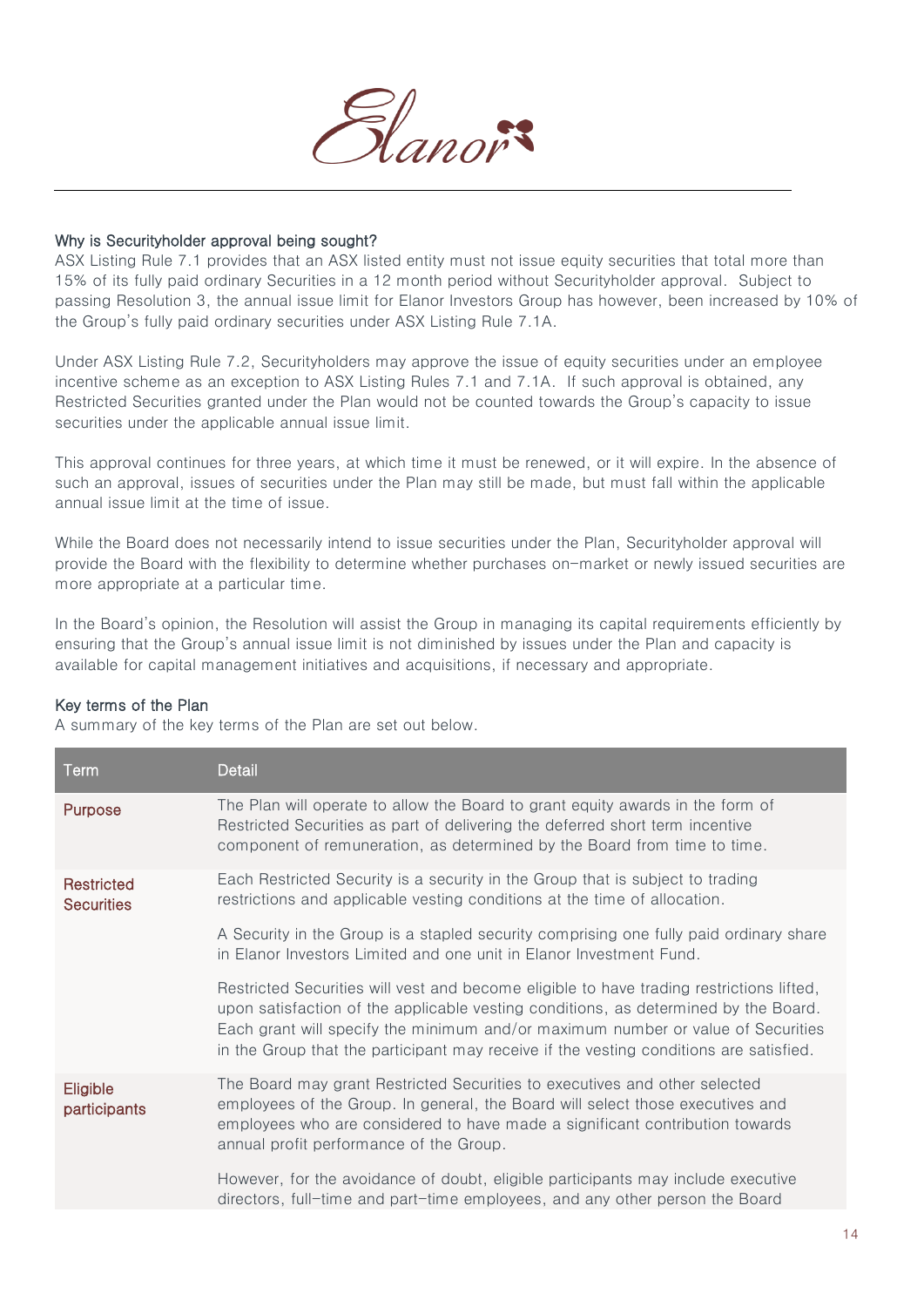

|                             | considers eligible, as determined appropriate by the Board.<br>The Group will seek Securityholder approval for participation of any executive<br>directors in the Plan (refer Resolution 5 for approval to grant Restricted Securities to<br>the Managing Director and Chief Executive Officer).                    |
|-----------------------------|---------------------------------------------------------------------------------------------------------------------------------------------------------------------------------------------------------------------------------------------------------------------------------------------------------------------|
| Allocation of<br>securities | The Group may issue new Securities or procure the acquisition of Securities on-<br>market in making grants of Restricted Securities.                                                                                                                                                                                |
|                             | The Group may operate an employee security trust to acquire, hold or provide<br>securities for the purposes of the Plan.                                                                                                                                                                                            |
|                             | Trading restrictions will be placed on the Restricted Securities allocated to eligible<br>participants on grant. Following vesting, no trading restrictions will remain on the<br>securities, subject to the Securities Trading Policy that applies to the Group, unless<br>the Board determines otherwise.         |
| Vesting<br>conditions       | The Board may determine vesting conditions, which may include performance and/or<br>service conditions that must be satisfied before the Restricted Securities vest. The<br>vesting conditions will be measured and tested over a vesting period determined by<br>the Board.                                        |
|                             | For the first grant under this Plan, it is intended that 50% of the profit share payable<br>to participants will be delivered in the form of Restricted Securities which will vest,<br>and no longer be subject to trading restrictions, two years after grant subject to<br>ongoing employment during this period. |
|                             | Note that the Plan provides the Board with the ability to review and adjust the vesting<br>conditions, targets and vesting schedules (as applicable) on a grant-by-grant basis,<br>ensuring they remain appropriate for the particular grant.                                                                       |
| Other terms                 | The Board may determine the terms of the Restricted Securities, including whether<br>any price is payable for the grant and any other lapsing conditions.                                                                                                                                                           |
| <b>Entitlements</b>         | Participants will be entitled to receive distributions and dividends on the Restricted<br>Securities from the date of grant, including during the vesting period.                                                                                                                                                   |
|                             | Restricted Securities are non-transferable, except in limited circumstances or with the<br>consent of the Board.                                                                                                                                                                                                    |
| Cessation of<br>employment  | Where a participant ceases employment with the Group prior to Restricted Securities<br>vesting, the treatment will depend on the circumstances of cessation.                                                                                                                                                        |
|                             | Where the participant ceases employment due to resignation or termination for cause<br>(including gross misconduct), all unvested Restricted Securities will be forfeited upon<br>cessation, subject to Board discretion to determine otherwise.                                                                    |
|                             | Where a participant ceases employment for any other reason prior to Restricted<br>Securities vesting, all unvested Restricted Securities will generally continue on-foot<br>and remain subject to restrictions.                                                                                                     |
|                             | However, the Board has a broader discretion to apply any other treatment it deems<br>appropriate in the circumstances (including that another number of Restricted<br>Securities may vest either at cessation or at the end of the original vesting date, or                                                        |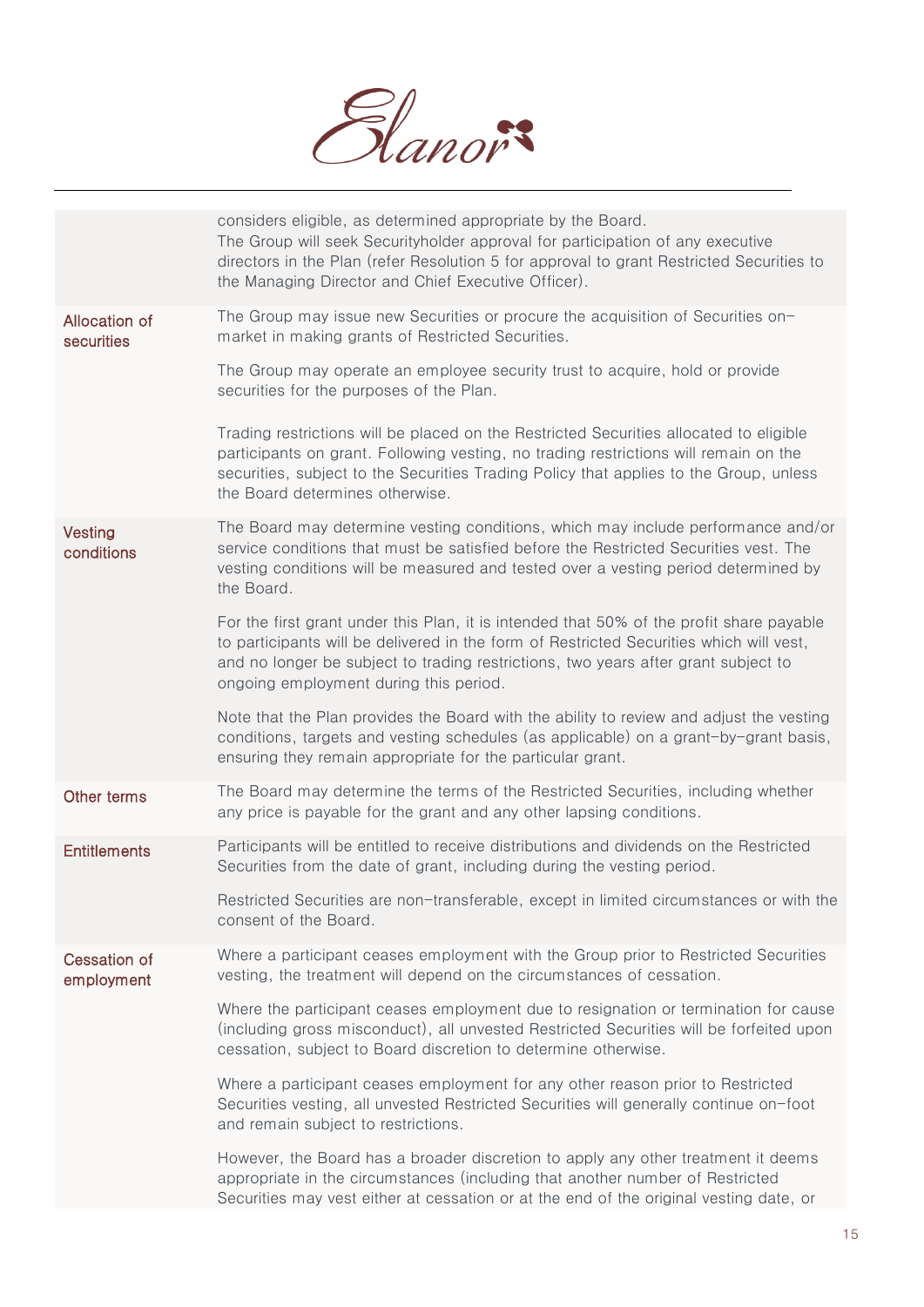

|                                                                | that some or all of the Restricted Securities will be forfeited).                                                                                                                                                                                                                                                                                                                                                                            |
|----------------------------------------------------------------|----------------------------------------------------------------------------------------------------------------------------------------------------------------------------------------------------------------------------------------------------------------------------------------------------------------------------------------------------------------------------------------------------------------------------------------------|
|                                                                | In making this determination, the Board may have regard to any factors the Board<br>considers relevant, including the vesting period elapsed and the extent to which the<br>vesting conditions have been satisfied.                                                                                                                                                                                                                          |
| Change<br>of control                                           | Where a change of control event occurs, all unvested Restricted Securities will vest<br>based on the extent to which any applicable vesting conditions have been satisfied<br>(or are estimated to be satisfied) at the time of completion of the change of control<br>event, other than service conditions which will be deemed to have been satisfied.<br>Trading restrictions will cease immediately on any vested Restricted Securities. |
|                                                                | However, the Board has a broader discretion to make a different determination,<br>including that an additional number of unvested Restricted Securities should vest or<br>be subject to substitute or varied vesting conditions and/or periods.                                                                                                                                                                                              |
|                                                                | The Group also has specific rules in relation to divestments of a "material" part of the<br>business or asset, with the Board having the discretion to determine an appropriate<br>treatment for participants in the event of such a divestment.                                                                                                                                                                                             |
| Clawback                                                       | In the event of fraud, dishonesty or material misstatement of financial statements,<br>the Board may make any determination in respect of the Restricted Securities grant,<br>including forfeiture of unvested Restricted Securities, to ensure that no unfair benefit<br>is obtained by a participant.                                                                                                                                      |
| Adjustment of<br>number of<br>Restricted<br>Securities granted | The Board has discretion to adjust the number of Restricted Securities granted in the<br>event of a variation of capital or other corporate transaction, to ensure participants<br>do not enjoy a windfall gain or suffer a material detriment as a result of the variation,<br>and in accordance with the ASX Listing Rules.                                                                                                                |
| Administration<br>of Plan                                      | The Plan may be administered either by the Board or an external party, including<br>using a trust to acquire, hold, or provide Securities to satisfy the awards.                                                                                                                                                                                                                                                                             |
|                                                                | The Board is given the power to make all required determinations under the Plan and<br>to waive or modify the application of the terms of the Plan and the Restricted<br>Securities granted under it as it considers appropriate.                                                                                                                                                                                                            |
| Other information                                              | No Director of the Group, other than the Managing Director and Chief Executive<br>Officer, is eligible to participate in the Plan or any other employee incentive scheme<br>of the Company.                                                                                                                                                                                                                                                  |
|                                                                | Separate Securityholder approval is being sought for the grant of Restricted Securities<br>to the Managing Director and Chief Executive Officer (refer Resolution 5 below).                                                                                                                                                                                                                                                                  |
|                                                                | As this is a new Plan, no Restricted Securities have been allocated under it to date.                                                                                                                                                                                                                                                                                                                                                        |

#### Recommendation

The Board (other than Mr Glenn Willis who abstains from making a recommendation because of his interest in the Resolution) recommends that Securityholders vote in favour of Resolution 4.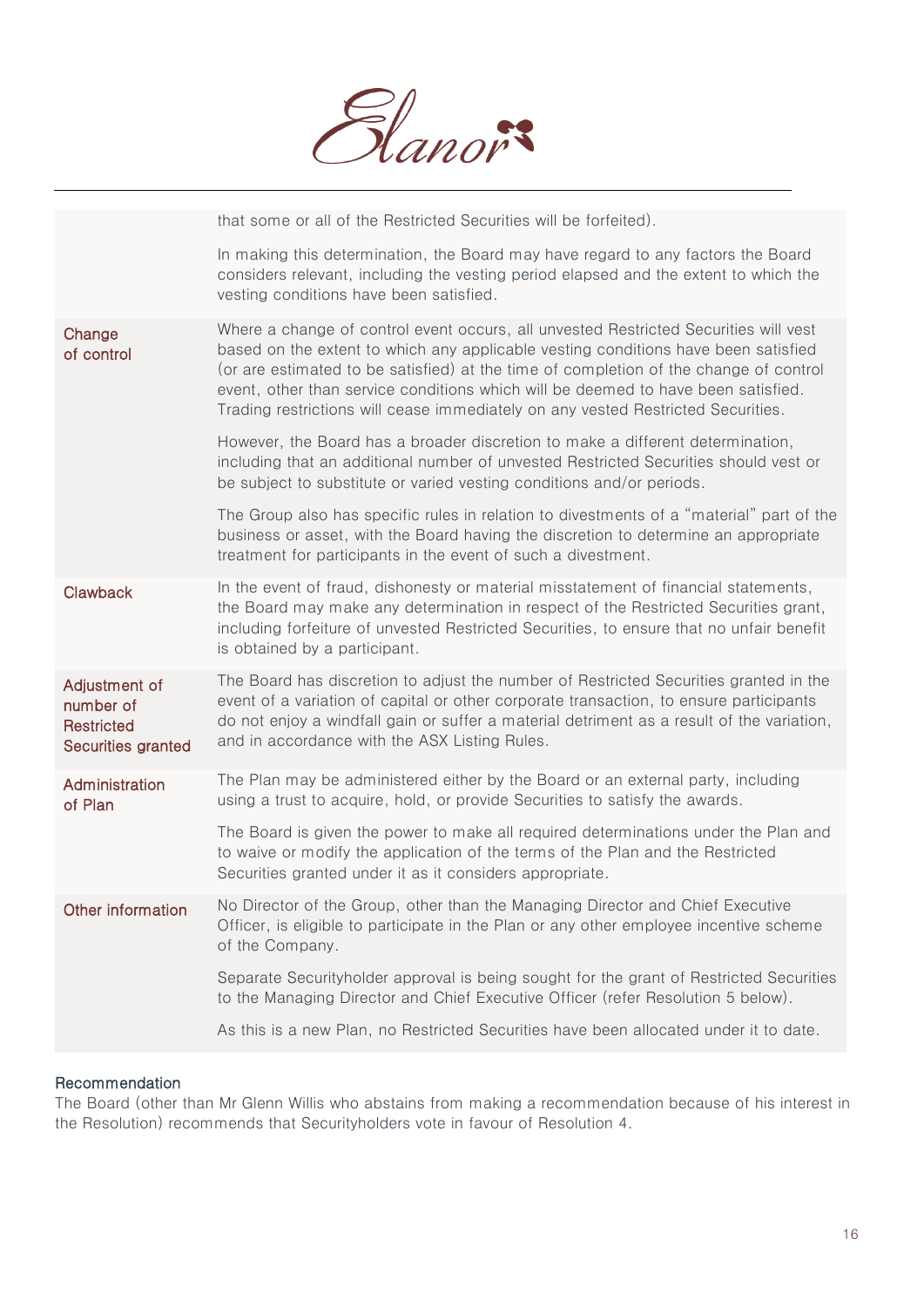

#### Voting Exclusion

EIL and EIF will disregard any votes cast:

In relation to Resolution 4, by any Director of EIL or any Director of Elanor Funds Management Limited ("EFML"), in each case who is eligible to participate in any employee incentive scheme in relation to the Group, and their respective associates.

Further, a vote must not be cast on Resolution 4 by any member of the Key Management Personnel (KMP) of the Group, or a Closely Related Party of any member of the KMP, that is appointed as proxy, if their appointment does not specify the way in which the proxy is to vote.

However, EIL and EIF need not disregard a vote on Resolution 4 (and that person is not prohibited from voting) if the vote is cast by:

- a person identified above as proxy for a person who is entitled to vote on Resolution 4 and the vote is cast in accordance with the directions on the proxy form; or
- the Chairman of the Meeting (who may be a KMP) as a proxy for a person who is entitled to vote, in accordance with a direction on the proxy form to vote as the proxy decides.

#### 6. INFORMATION RELATING TO RESOLUTION 5

#### Grant of Restricted Securities to the Managing Director and Chief Executive Officer

The Group has agreed, subject to receiving Securityholder approval and the passing of Resolution 4, to grant Restricted Securities to the Managing Director and Chief Executive Officer, Mr Glenn Willis, under the Elanor Investors Group Deferred Short Term Incentive Plan (Plan) on the terms and conditions outlined below.

#### Overview of the Plan

The Group established the Plan to enable a portion of executives' annual cash bonus to be delivered as a grant of Restricted Securities in the Group, subject to satisfaction of the relevant vesting conditions over the vesting period.

A summary of the Plan can be found in the Explanatory Statement relating to Resolution 4 above.

#### Why is Securityholder approval being sought?

ASX Listing Rule 10.14 requires Securityholder approval in order for a Director to be issued equity securities in the Group under an employee incentive scheme.

In order to provide the Board with the flexibility to make the grant to Mr Glenn Willis using either securities acquired on-market or newly issued securities, as considered appropriate at the time of grant, approval is being sought for the proposed grant of Restricted Securities to Mr Glenn Willis.

Securityholders are therefore being asked to approve the grant of Restricted Securities, up to a maximum of 500,000 Restricted Securities, to Mr Glenn Willis under the Elanor Investors Group Deferred Short Term Incentive Plan, on the terms and conditions set out in the Explanatory Statement.

Approval of this resolution will also result in the Restricted Securities granted to Mr Glenn Willis being an exception to ASX Listing Rule 7.1 (refer Resolution 4).

Further details of Mr Glenn Willis' total remuneration package can be found on pages 82 to 85 of the Annual Report.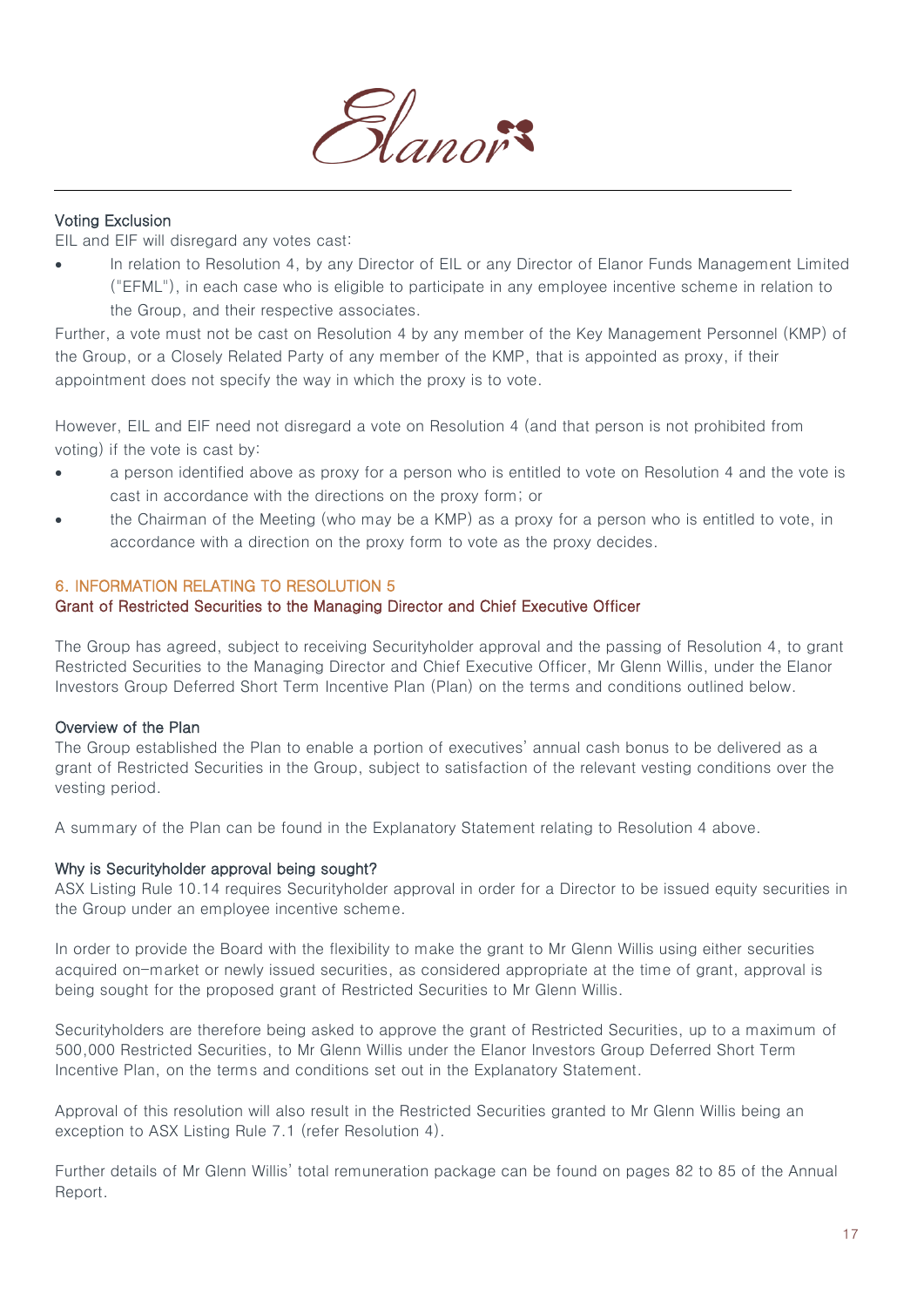

#### Key terms of the grant to Mr Glenn Willis

A brief overview of the key terms of the proposed Restricted Securities grant to Mr Glenn Willis is set out below.

| Term                                    | <b>Detail</b>                                                                                                                                                                                                                                                                                                                                                                                                                                                                                                        |
|-----------------------------------------|----------------------------------------------------------------------------------------------------------------------------------------------------------------------------------------------------------------------------------------------------------------------------------------------------------------------------------------------------------------------------------------------------------------------------------------------------------------------------------------------------------------------|
| Details of the<br>proposed Restricted   | The total maximum number of Restricted Securities proposed to be made to Mr.<br>Glenn Willis in relation to the FY16 STI award, is 500,000.                                                                                                                                                                                                                                                                                                                                                                          |
| Securities grant                        | The actual number of Restricted Securities that will be granted to Mr Glenn Willis<br>will be calculated by dividing 50% of his actual FY16 STI award by the volume<br>weighted average price ( <b>WWAP</b> ) of the Group's securities over the 5 trading days<br>immediately prior to the date of grant. The actual FY16 STI award will be<br>determined by the Board based on their assessment of the Group's profit<br>performance for FY16. Mr. Glenn Willis' actual FY16 STI award has not been<br>determined. |
|                                         | The Group may issue new Securities, procure the acquisition of securities on-<br>market or transfer Securities from an employee share trust, in making the grant<br>of Restricted Securities.                                                                                                                                                                                                                                                                                                                        |
| <b>Entitlements</b>                     | Each Restricted Security is a security in the Group that is subject to trading<br>restrictions from the time of allocation until satisfaction of the vesting conditions<br>set out below. Upon vesting, the securities will not be subject to any further<br>restrictions, subject to compliance with the Securities Trading Policy that applies<br>to the Group.                                                                                                                                                    |
|                                         | Mr. Glenn Willis will be entitled to receive distributions and dividends on the<br>Restricted Securities from the date of grant, including during the vesting period.                                                                                                                                                                                                                                                                                                                                                |
|                                         | Restricted Securities are non-transferable, except in limited circumstances or<br>with the consent of the Board.                                                                                                                                                                                                                                                                                                                                                                                                     |
|                                         | Trading restrictions may be imposed either by way of a holding lock or through<br>use of an employee share trust.                                                                                                                                                                                                                                                                                                                                                                                                    |
| Date of grant                           | If Securityholder approval is obtained, the Restricted Securities will be granted to<br>Mr. Glenn Willis as soon as practicable after the Board has determined Mr. Glenn<br>Willis' actual FY16 STI award and, in any event, not later than 12 months after<br>the meeting.                                                                                                                                                                                                                                          |
| <b>Vesting period</b><br>and conditions | Restricted Securities will vest, and no longer be subject to trading restrictions, if<br>Mr. Glenn Willis remains employed by the Group until the end of the two year<br>vesting period, which commences on the date the securities are granted.                                                                                                                                                                                                                                                                     |
| Price payable<br>for securities         | No amount will be payable in respect of the allocation of Restricted Securities to<br>Mr. Glenn Willis, or on lifting of the trading restrictions.                                                                                                                                                                                                                                                                                                                                                                   |
| <b>Cessation of</b><br>employment       | Where Mr. Glenn Willis ceases employment with the Group prior to his Restricted<br>Securities vesting, the treatment will depend on the circumstances of his<br>cessation.                                                                                                                                                                                                                                                                                                                                           |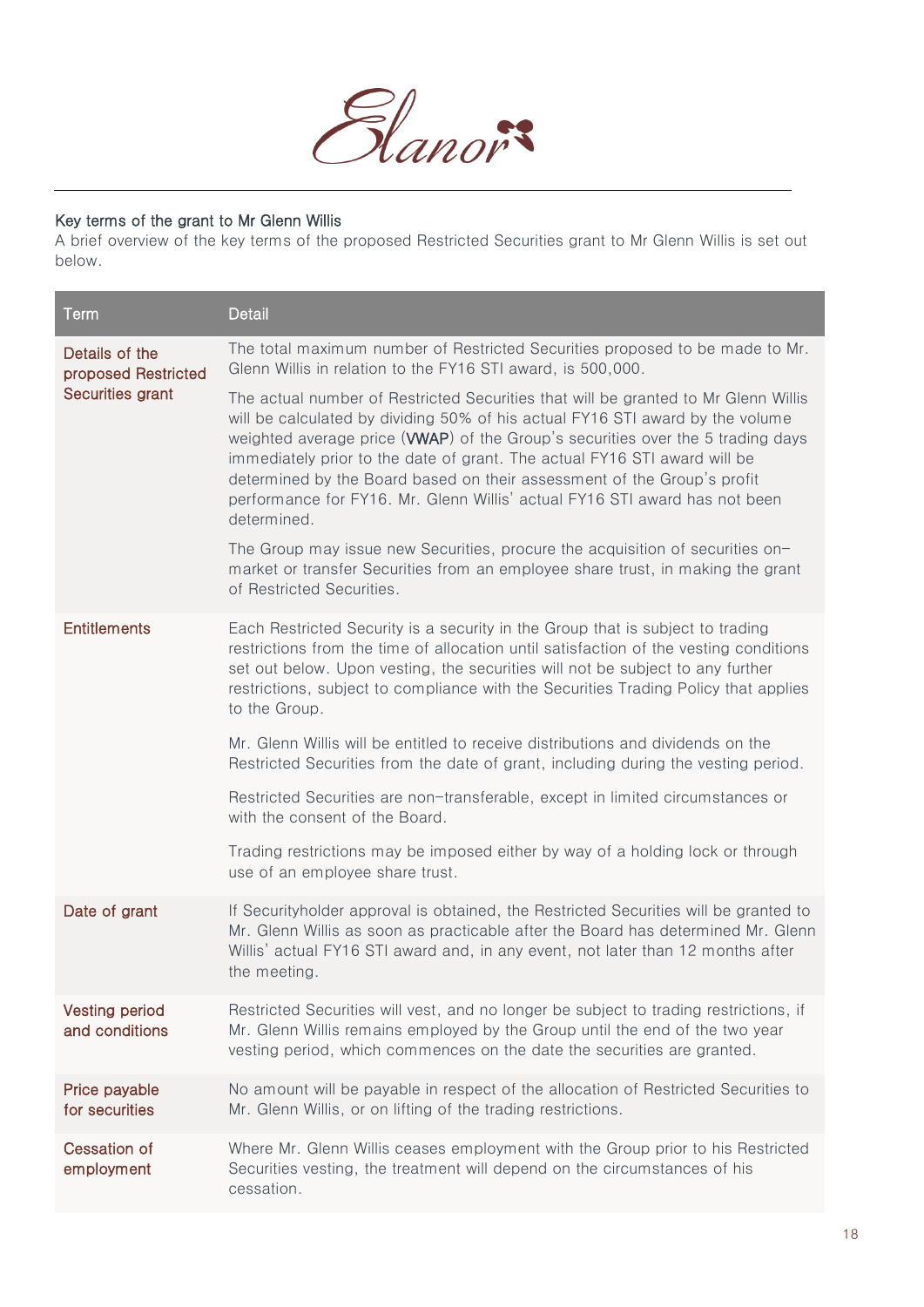

|                   | Where employment ceases due to resignation or termination for cause (including<br>gross misconduct), all unvested Restricted Securities will lapse at cessation.                                                                                                                                                                  |
|-------------------|-----------------------------------------------------------------------------------------------------------------------------------------------------------------------------------------------------------------------------------------------------------------------------------------------------------------------------------|
|                   | Where employment ceases for any other reason prior to vesting, all unvested<br>Restricted Securities will generally continue on-foot and remain subject to<br>restrictions (i.e. remain restricted until two years from grant).                                                                                                   |
|                   | However, the Board has a broader discretion to apply any other treatment it<br>deems appropriate in the circumstances (including that another number of<br>Restricted Securities may vest either at cessation or at the end of the original<br>vesting date, or that some or all of the Restricted Securities will be forfeited). |
| Other information | No Director of the Group, other than the Managing Director and Chief Executive<br>Officer, is eligible to participate in the Plan or any other employee incentive<br>scheme of the Company.                                                                                                                                       |
|                   | As this is a new Plan, no Restricted Securities have been allocated under it to<br>date.                                                                                                                                                                                                                                          |
|                   | There is also no loan scheme in relation to the grant of Restricted Securities<br>under the Plan.                                                                                                                                                                                                                                 |

#### Recommendation

The Board (other than Mr Glenn Willis who abstains from making a recommendation because of his interest in the resolution) recommends that Securityholders vote in favour of Resolution 5.

#### Voting Exclusion

EIL and EIF will disregard any votes cast:

 In relation to Resolution 5, by the Managing Director and Chief Executive Officer (being the only Director of either EIL or EFML who is eligible to participate in the Elanor Investors Group Short Term Incentive Plan), and any of his associates.

Further, a vote must not be cast on Resolution 5 by any member of the Key Management Personnel (KMP) of the Group, or a Closely Related Party of any member of the KMP, that is appointed as proxy, if their appointment does not specify the way in which the proxy is to vote.

However, EIL and EIF need not disregard a vote on Resolution 5 (and that person is not prohibited from voting) if the vote is cast by:

- a person identified above as proxy for a person who is entitled to vote on Resolution 5 and the vote is cast in accordance with the directions on the proxy form; or
- the Chairman of the Meeting (who may be a KMP) as a proxy for a person who is entitled to vote, in accordance with a direction on the proxy form to vote as the proxy decides.

### **Enquiries**

Securityholders may contact Computershare on 1300 850 505 (or, if overseas, on +61 (3) 9415 4000) if they have any queries in respect of the matters set out in these documents.